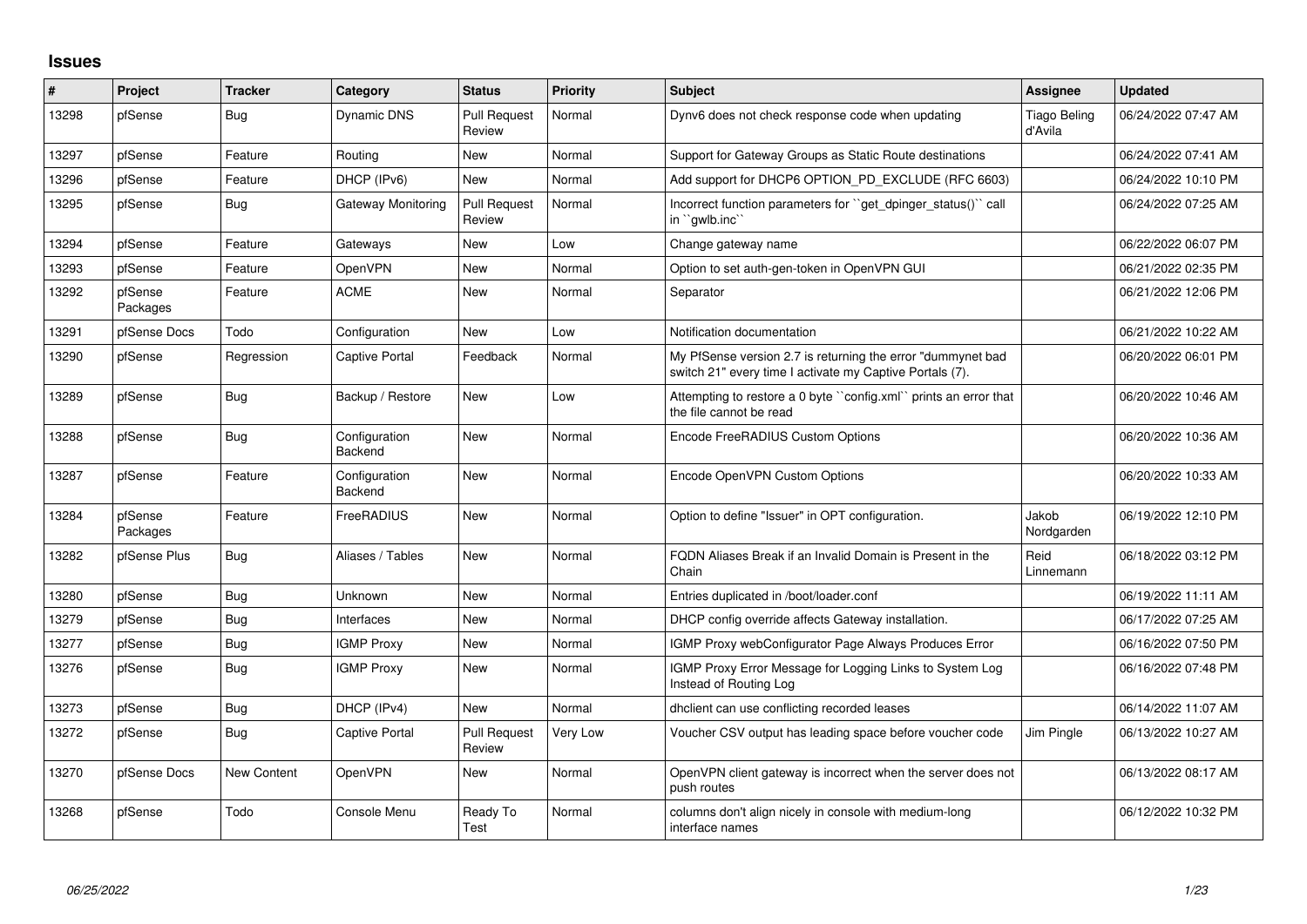| #     | Project             | <b>Tracker</b> | Category                 | <b>Status</b>                 | <b>Priority</b> | <b>Subject</b>                                                                                              | Assignee          | <b>Updated</b>      |
|-------|---------------------|----------------|--------------------------|-------------------------------|-----------------|-------------------------------------------------------------------------------------------------------------|-------------------|---------------------|
| 13267 | pfSense             | <b>Bug</b>     | <b>OpenVPN</b>           | <b>New</b>                    | Normal          | dpinger continues to run on OpenVPN gateway after<br>OpenVPN service is stopped.                            |                   | 06/12/2022 02:49 PM |
| 13264 | pfSense             | Feature        | <b>IPsec</b>             | New                           | Normal          | IPSec Phase2 select multiple PFS key groups                                                                 |                   | 06/10/2022 04:29 PM |
| 13263 | pfSense             | Bug            | DHCP (IPv4)              | New                           | Low             | Deleting a static DHCP entry when the related IP is not in the<br>arp table spams the log                   |                   | 06/10/2022 11:18 AM |
| 13261 | pfSense<br>Packages | Bug            | sudo                     | Feedback                      | Normal          | Input validation rejects empty "sudo" command list, but GUI<br>text says it can be empty                    |                   | 06/24/2022 02:50 PM |
| 13260 | pfSense             | Feature        | Authentication           | New                           | Normal          | Add support for OpenVPN static-challenge                                                                    |                   | 06/09/2022 02:04 PM |
| 13258 | pfSense             | <b>Bug</b>     | Console Menu             | <b>Pull Request</b><br>Review | Low             | secret menu option 100                                                                                      | Jim Pingle        | 06/12/2022 01:44 PM |
| 13256 | pfSense             | Feature        | DHCP (IPv4)              | New                           | Normal          | Better handling of duplicate IPs in static DHCP assignments                                                 |                   | 06/11/2022 04:51 PM |
| 13255 | pfSense<br>Packages | Todo           | OpenVPN Client<br>Export | New                           | Normal          | Set PKCS#12 algorithm when exporting OpenVPN ZIP or<br>Windows bundles                                      | Jim Pingle        | 06/08/2022 10:37 AM |
| 13254 | pfSense             | Bug            | <b>DNS Resolver</b>      | New                           | Normal          | DNS resolver does not update "unbound.conf" file during link<br>down events                                 |                   | 06/08/2022 07:55 AM |
| 13253 | pfSense             | Bug            | DHCP (IPv6)              | New                           | Normal          | 'dhcp6c' is not restarted when applying settings when<br>multiple WANs are configured for DHCP6             |                   | 06/06/2022 02:58 PM |
| 13252 | pfSense             | Bug            | Upgrade                  | New                           | Normal          | reduce frequency of php-fpm socket connection attempts from<br>check reload status                          |                   | 06/12/2022 11:11 AM |
| 13250 | pfSense             | Todo           | DHCP (IPv4)              | New                           | Very Low        | Clean up DHCP Server option language                                                                        | Jim Pingle        | 06/06/2022 07:32 AM |
| 13249 | pfSense             | <b>Bug</b>     | Console Menu             | New                           | Normal          | Running playback comands multiple times results in PHP error                                                |                   | 06/06/2022 07:02 AM |
| 13248 | pfSense             | Regression     | DHCP (IPv6)              | New                           | Normal          | IPv6 Router Advertisements runs when config.xml does not<br>contain an entry for the interface              |                   | 06/05/2022 07:44 PM |
| 13247 | pfSense<br>Packages | Bug            | open-vm-tools            | New                           | Low             | Open-VM-Tools service actions do not work                                                                   |                   | 06/05/2022 07:09 PM |
| 13246 | pfSense<br>Packages | Feature        | iperf                    | New                           | Normal          | iperf3 service controls do not work                                                                         |                   | 06/05/2022 06:51 PM |
| 13245 | pfSense             | Feature        | Aliases / Tables         | <b>Pull Request</b><br>Review | Normal          | Type column on Alias lists                                                                                  | Jim Pingle        | 06/06/2022 07:09 AM |
| 13244 | pfSense             | Feature        | Web Interface            | New                           | Normal          | Add help text under Timezone settings in the GUI                                                            |                   | 06/03/2022 01:00 PM |
| 13243 | pfSense             | Bug            | OpenVPN                  | <b>Pull Request</b><br>Review | Normal          | OpenVPN status for multi-user VPN shows info icon to display<br>RADIUS rules when there are none to display | Marcos<br>Mendoza | 06/19/2022 05:53 PM |
| 13242 | pfSense             | Feature        | Gateway Monitoring       | New                           | Normal          | Enhancements to static route creation/deletion for dpinger<br>monitor IPs                                   |                   | 06/03/2022 11:20 AM |
| 13240 | pfSense             | Bug            | Rules / NAT              | New                           | Normal          | Dynamic NPt entry UI has a couple quirks                                                                    |                   | 06/02/2022 09:32 PM |
| 13237 | pfSense             | Bug            | DHCP (IPv6)              | New                           | Normal          | dhcp6c script cannot be executed safely                                                                     |                   | 06/01/2022 11:20 AM |
| 13236 | pfSense Docs        | Todo           | Products                 | New                           | Normal          | Document link speed limitations with igc and ix on 6100/4100                                                |                   | 05/31/2022 05:53 PM |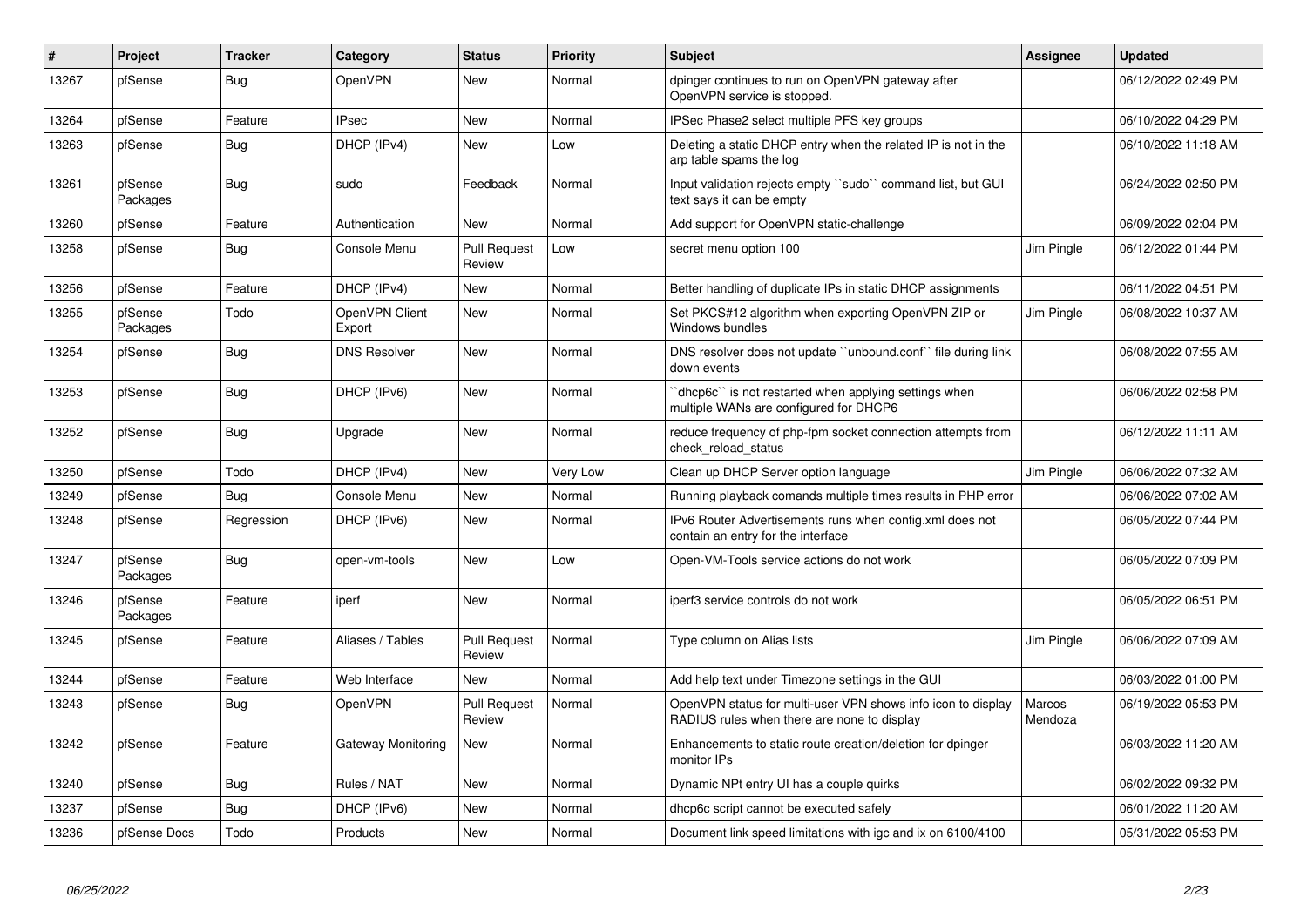| #     | Project             | <b>Tracker</b> | Category              | <b>Status</b>                 | <b>Priority</b> | <b>Subject</b>                                                                                               | <b>Assignee</b>       | <b>Updated</b>      |
|-------|---------------------|----------------|-----------------------|-------------------------------|-----------------|--------------------------------------------------------------------------------------------------------------|-----------------------|---------------------|
| 13233 | pfSense Plus        | <b>Bug</b>     | OpenVPN               | Feedback                      | Normal          | OpenVPN DCO connection fails with Auth Digest Algorithm set<br>to SHA512                                     |                       | 05/31/2022 03:39 PM |
| 13229 | pfSense Docs        | Todo           | <b>Captive Portal</b> | Feedback                      | Normal          | Update documentation for IPFW to PF transition for Limiters<br>and Captive Portal                            | Jim Pingle            | 05/27/2022 03:04 PM |
| 13228 | pfSense             | <b>Bug</b>     | Interfaces            | <b>New</b>                    | Normal          | Recovering interface gateway may not be added back into<br>gateway groups and rules when expected            | Jim Pingle            | 05/28/2022 01:14 PM |
| 13227 | pfSense             | Feature        | <b>IPsec</b>          | New                           | High            | Enable IPSec Virtual IP Pool assignment by Radius for Mobile<br>Users - SIMPLE FIX                           |                       | 05/27/2022 10:15 AM |
| 13226 | pfSense             | <b>Bug</b>     | <b>Captive Portal</b> | Confirmed                     | Normal          | Captive Portal doesn't disconnect established OpenVPN link                                                   | Reid<br>Linnemann     | 05/30/2022 10:38 AM |
| 13225 | pfSense             | Bug            | Interfaces            | <b>New</b>                    | Normal          | Bridges with QinQ interfaces not properly set up at boot                                                     | Viktor Gurov          | 05/27/2022 08:19 AM |
| 13224 | pfSense             | <b>Bug</b>     | <b>Notifications</b>  | New                           | Normal          | Email notification flood when UPS (NUT) and WAN send<br>notifications                                        |                       | 05/27/2022 01:58 AM |
| 13223 | pfSense Docs        | New Content    | Routing / Gateways    | Feedback                      | Normal          | Document new gateway state killing behavior                                                                  | Jim Pingle            | 05/27/2022 01:59 PM |
| 13222 | pfSense             | <b>Bug</b>     | UPnP/NAT-PMP          | <b>New</b>                    | Normal          | CARP IP does not listen for NAT-PMP packets                                                                  |                       | 05/26/2022 02:28 PM |
| 13220 | pfSense             | Feature        | <b>Captive Portal</b> | New                           | Very Low        | Voucher per-roll bandwidth restrictions and traffic quotas                                                   |                       | 05/26/2022 08:16 AM |
| 13219 | pfSense             | Feature        | <b>Captive Portal</b> | <b>New</b>                    | Very Low        | Enable/Disable single voucher roll                                                                           |                       | 05/26/2022 08:14 AM |
| 13218 | pfSense             | <b>Bug</b>     | Interfaces            | <b>Pull Request</b><br>Review | Normal          | GIF-based interface MTU is assigned to parent interface on<br>boot when parent interface is a LAGG           | Viktor Gurov          | 05/27/2022 05:25 AM |
| 13217 | pfSense             | Bug            | DHCP (IPv4)           | New                           | Normal          | dhclient using default pid file location which does not exist                                                | Viktor Gurov          | 05/26/2022 08:09 AM |
| 13215 | pfSense             | <b>Bug</b>     | <b>Captive Portal</b> | Assigned                      | Normal          | Allowed MAC/IP/Hostname traffic counts for authorized users                                                  | Reid<br>Linnemann     | 05/31/2022 05:31 PM |
| 13214 | pfSense<br>Packages | <b>Bug</b>     | node_exporter         | <b>Pull Request</b><br>Review | Normal-package  | AttributeError: 'NoneType' object has no attribute 'text'                                                    | lan Grindley          | 05/25/2022 08:20 AM |
| 13211 | pfSense Docs        | New Content    | OpenVPN               | Feedback                      | Normal          | OpenVPN DCO Documentation                                                                                    | Jim Pingle            | 06/15/2022 10:42 AM |
| 13209 | pfSense<br>Packages | Bug            | pfBlockerNG           | <b>New</b>                    | Low             | Parsing Filter log by pfBlockerNG creates IP Block log with<br>Source/Destination mixed up or wrong Direcion | Viktor Gurov          | 05/25/2022 03:50 AM |
| 13207 | pfSense<br>Packages | Feature        | pfBlockerNG           | <b>New</b>                    | Normal          | The feed column on the Alerts page is confusing                                                              |                       | 05/24/2022 04:56 AM |
| 13206 | pfSense Plus        | <b>Bug</b>     | Hardware / Drivers    | New                           | Normal          | SG-3100 LED GPIO hangs                                                                                       |                       | 06/11/2022 07:01 PM |
| 13205 | pfSense Docs        | New Content    | Backup / Restore      | Feedback                      | Normal          | <b>ZFS Boot Environment documentation</b>                                                                    | Christian<br>McDonald | 05/31/2022 10:55 AM |
| 13202 | pfSense<br>Packages | <b>Bug</b>     | pfBlockerNG           | <b>New</b>                    | Normal          | Missing Protocols on IP Feed Groups Advanced<br>Inbound/Outbound Firewall Rule settings                      |                       | 05/23/2022 08:58 AM |
| 13201 | pfSense<br>Packages | Feature        | pfBlockerNG           | New                           | Normal          | Add FireHol Security IP Feeds                                                                                |                       | 05/23/2022 06:34 AM |
| 13200 | pfSense<br>Packages | Feature        | pfBlockerNG           | New                           | Normal          | Custom DNS Servers for Alert settings                                                                        |                       | 05/23/2022 06:16 AM |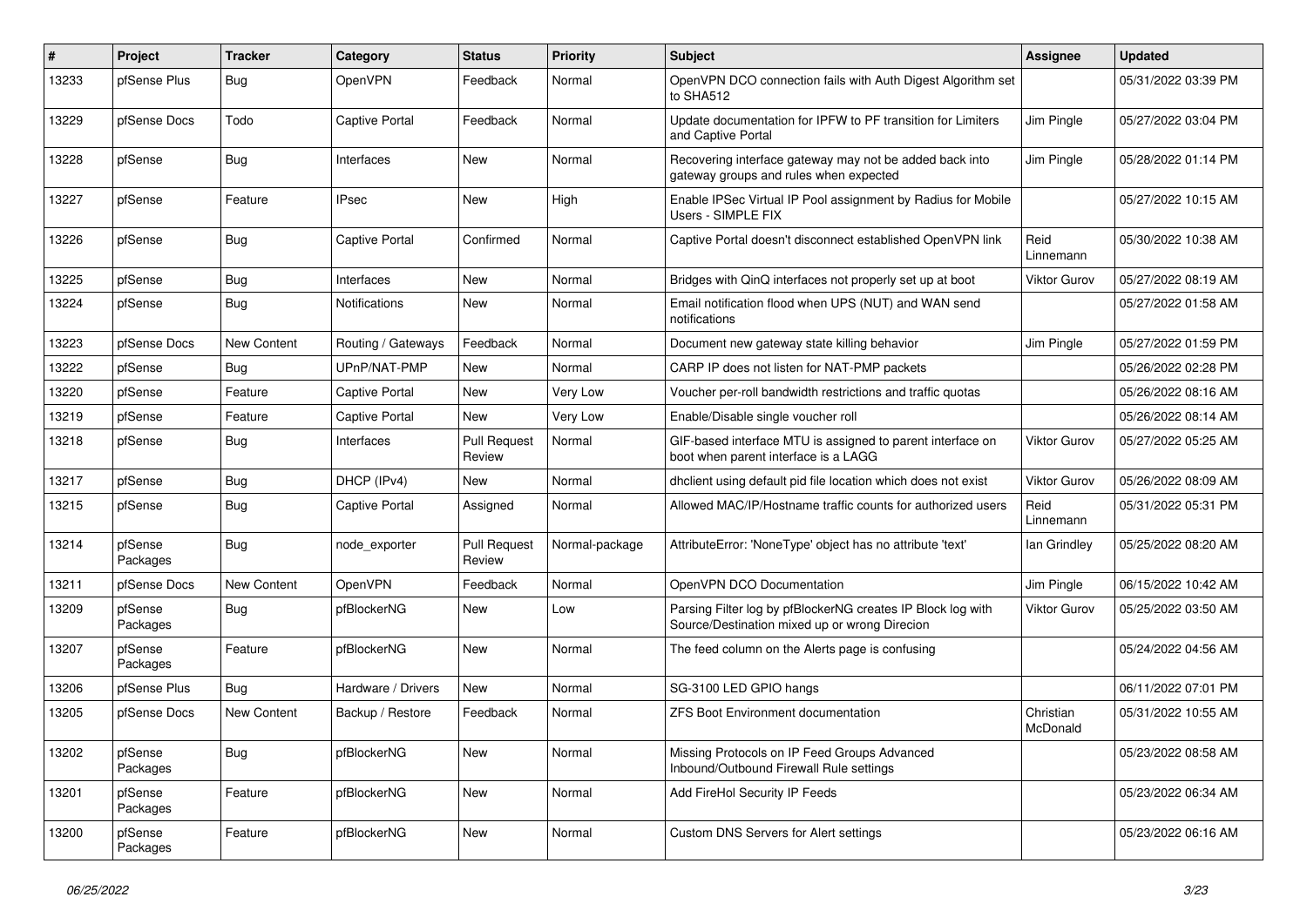| $\pmb{\#}$ | Project             | <b>Tracker</b> | Category           | <b>Status</b>                 | <b>Priority</b> | <b>Subject</b>                                                                                                                         | <b>Assignee</b>       | <b>Updated</b>      |
|------------|---------------------|----------------|--------------------|-------------------------------|-----------------|----------------------------------------------------------------------------------------------------------------------------------------|-----------------------|---------------------|
| 13199      | pfSense<br>Packages | Feature        | pfBlockerNG        | <b>New</b>                    | Normal          | Feed groups should not have the first listing in the group bar                                                                         |                       | 05/23/2022 06:03 AM |
| 13198      | pfSense<br>Packages | Feature        | pfBlockerNG        | New                           | Normal          | Dark Theme Styling issues - Alerts White bar                                                                                           |                       | 05/23/2022 06:05 AM |
| 13197      | pfSense<br>Packages | Feature        | pfBlockerNG        | <b>New</b>                    | Normal          | Put a Single donation link and a proper patreon lin in the<br>pfBlocker Support Banner / Widget                                        |                       | 05/23/2022 05:35 AM |
| 13196      | pfSense<br>Packages | Feature        | pfBlockerNG        | New                           | Normal          | remove NoVirusThanks feed                                                                                                              |                       | 05/23/2022 06:05 AM |
| 13195      | pfSense<br>Packages | Feature        | pfBlockerNG        | <b>New</b>                    | Normal          | Dedicated website for Feed mangement - Community Driven                                                                                |                       | 05/23/2022 05:22 AM |
| 13194      | pfSense<br>Packages | Bug            | pfBlockerNG        | New                           | Normal          | Remove dead Malc0de feed                                                                                                               |                       | 05/23/2022 05:16 AM |
| 13189      | pfSense Plus        | Todo           | OpenVPN            | Feedback                      | Normal          | Input validation should reject the combination of DCO and P2P<br>mode                                                                  | Jim Pingle            | 05/26/2022 10:50 AM |
| 13187      | pfSense             | Documentation  | Upgrade            | New                           | Normal          | Azure Frequently asked questions                                                                                                       |                       | 05/20/2022 06:52 AM |
| 13183      | pfSense Plus        | Regression     | Dashboard          | Feedback                      | High            | ZFS module is loaded on systems without ZFS                                                                                            | Christian<br>McDonald | 05/23/2022 10:11 AM |
| 13180      | pfSense<br>Packages | Bug            | pfBlockerNG        | New                           | High            | High CPU Utilization with pfb_filter <sup>[]</sup> since PfBlockerNG update<br>to devel 3.1.0 4                                        |                       | 06/14/2022 08:00 AM |
| 13179      | pfSense<br>Packages | Feature        | pfBlockerNG        | New                           | High            | Search based on CIDR                                                                                                                   |                       | 05/17/2022 09:45 AM |
| 13168      | pfSense             | Feature        | Dashboard          | New                           | Low             | Multiple Dashboard views for a single user                                                                                             |                       | 05/16/2022 07:53 AM |
| 13167      | pfSense             | <b>Bug</b>     | <b>Dynamic DNS</b> | New                           | Normal          | phpDynDNS: DigitalOcean ddns update fails (bad request,<br>invalid character '-' in request_id)                                        |                       | 06/16/2022 09:30 PM |
| 13165      | pfSense             | Feature        | Dashboard          | <b>Pull Request</b><br>Review | Normal          | Feat: live update for Services dashboard widget                                                                                        |                       | 05/15/2022 01:48 AM |
| 13161      | pfSense             | Feature        | Web Interface      | New                           | Very Low        | FLASH PORT'S LED button, to help quickly find port that need<br>to be connected to patch&cable                                         |                       | 05/14/2022 06:35 AM |
| 13160      | pfSense<br>Packages | Feature        | Status_Monitoring  | <b>Pull Request</b><br>Review | Normal          | Option to sort monitoring graph views                                                                                                  |                       | 05/13/2022 12:06 PM |
| 13159      | pfSense             | Todo           | Web Interface      | New                           | Very Low        | Decrease distance between img-buttons in webGUI to<br>eliminate mistake entry                                                          |                       | 05/14/2022 06:52 AM |
| 13158      | pfSense             | Bug            | Web Interface      | New                           | Normal          | Input validation error when applying limiter changes                                                                                   |                       | 05/14/2022 05:32 PM |
| 13156      | pfSense<br>Packages | Regression     | pfBlockerNG        | New                           | Normal          | pfBlockerNG IP block stats do not work                                                                                                 |                       | 06/13/2022 08:16 PM |
| 13154      | pfSense<br>Packages | <b>Bug</b>     | pfBlockerNG        | Confirmed                     | Normal          | pfBlocker causing excessive CPU load                                                                                                   |                       | 06/14/2022 01:14 PM |
| 13144      | pfSense             | <b>Bug</b>     | Rules / NAT        | New                           | Very Low        | Firewall rule entries can get out of sync when entries are<br>deleted while other administrators are editing entries<br>simultaneously |                       | 05/10/2022 07:26 AM |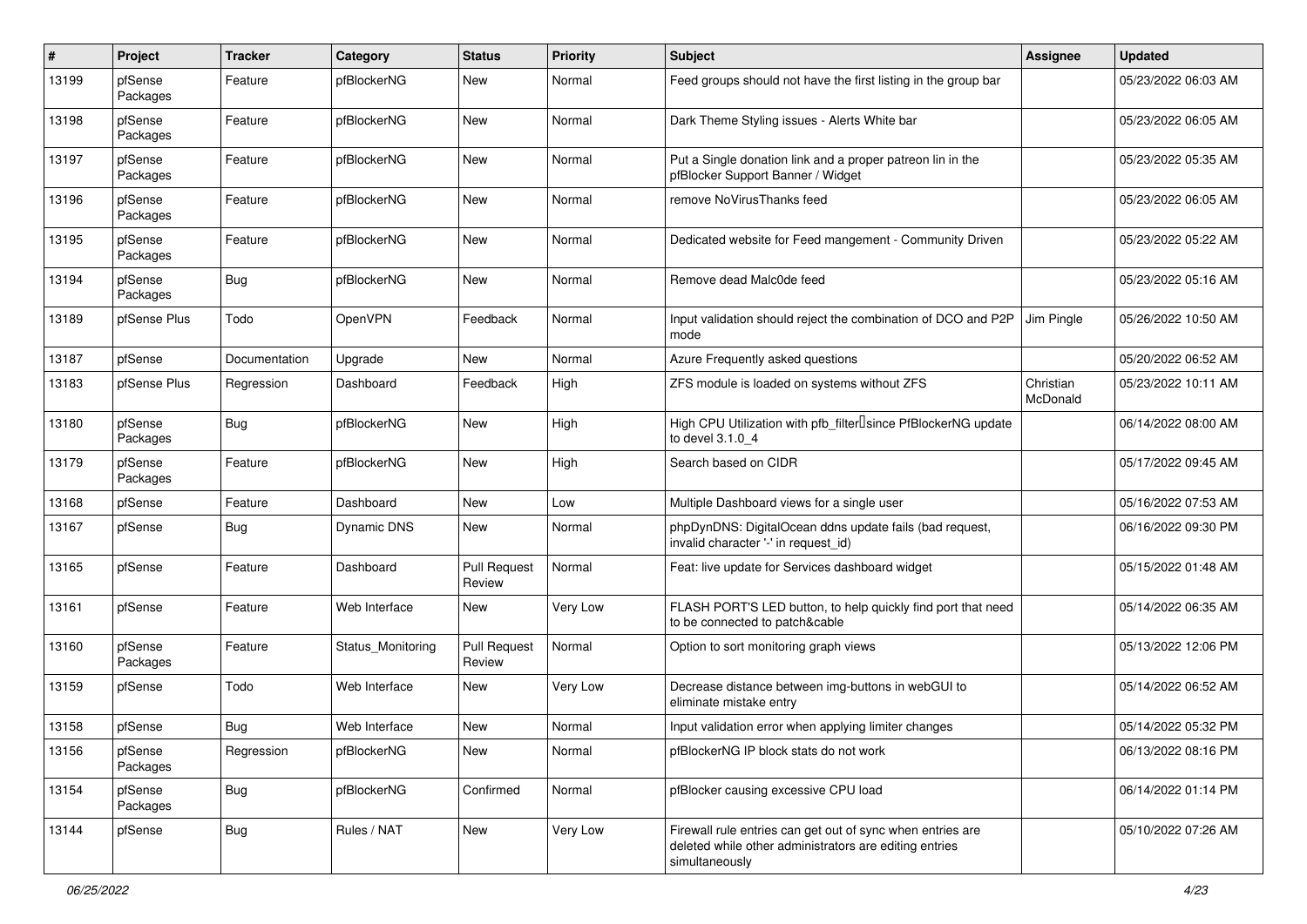| #     | Project             | <b>Tracker</b> | Category                   | <b>Status</b>                 | <b>Priority</b> | <b>Subject</b>                                                                                                                          | <b>Assignee</b>       | <b>Updated</b>      |
|-------|---------------------|----------------|----------------------------|-------------------------------|-----------------|-----------------------------------------------------------------------------------------------------------------------------------------|-----------------------|---------------------|
| 13141 | pfSense<br>Packages | <b>Bug</b>     | squidguard                 | New                           | Normal          | wrong page squidguard block                                                                                                             |                       | 05/09/2022 05:33 PM |
| 13138 | pfSense<br>Packages | Feature        | pfBlockerNG                | New                           | Normal          | DNS over HTTPS/TLS Blocking should be removed from<br>SafeSearch                                                                        |                       | 05/07/2022 02:52 AM |
| 13137 | pfSense<br>Packages | Feature        | pfBlockerNG                | <b>New</b>                    | Normal          | ckuethe/doh-blocklist.txt add to DoH feeds                                                                                              |                       | 05/07/2022 02:39 AM |
| 13136 | pfSense<br>Packages | Feature        | pfBlockerNG                | New                           | Normal          | Add crypt0rr DNS-over-HTTPS (DOH) provider list feeds                                                                                   |                       | 05/07/2022 02:27 AM |
| 13135 | pfSense<br>Packages | Feature        | pfBlockerNG                | New                           | Normal          | Add dibdot DoH-IP-blocklists feeds                                                                                                      | <b>Viktor Gurov</b>   | 05/08/2022 01:50 AM |
| 13128 | pfSense<br>Packages | Bug            | Zabbix                     | New                           | Normal          | Zabbix Agent 6: HA Server Setup                                                                                                         |                       | 05/05/2022 01:55 AM |
| 13124 | pfSense             | Feature        | Web Interface              | <b>Pull Request</b><br>Review | Normal          | Option to wait for interface selection before displaying firewall<br>rules                                                              |                       | 05/17/2022 02:15 PM |
| 13115 | pfSense<br>Packages | <b>Bug</b>     | WireGuard                  | Feedback                      | Normal          | WireGuard panic due to KBI changes in "'udp_tun_func_t()'                                                                               | Christian<br>McDonald | 05/15/2022 10:47 AM |
| 13114 | pfSense<br>Packages | <b>Bug</b>     | <b>BIND</b>                | Feedback                      | Normal          | BIND calls rndc in rc stop when named is not running                                                                                    | <b>Stuart Wyatt</b>   | 05/04/2022 12:41 PM |
| 13110 | pfSense             | <b>Bug</b>     | CARP                       | New                           | Very Low        | changing CARP VIP address does not update outbound NAT<br>interface IP                                                                  |                       | 05/03/2022 02:52 PM |
| 13108 | pfSense Docs        | Todo           | Installation /<br>Upgrades | New                           | Normal          | ZFS filesystem implications                                                                                                             | Jim Pingle            | 04/27/2022 03:18 PM |
| 13102 | pfSense             | Bug            | <b>IPsec</b>               | New                           | Normal          | Deleting an IPSec tunnel doesn't destroy the SA (SADs/SPDs).<br>causes crash in status ipsec.php                                        | <b>Viktor Gurov</b>   | 05/20/2022 01:07 PM |
| 13098 | pfSense<br>Packages | <b>Bug</b>     | haproxy                    | Feedback                      | Low             | HAProxy Virtual IP broken link under Frontend setup                                                                                     |                       | 04/27/2022 08:35 AM |
| 13096 | pfSense<br>Packages | Feature        | Snort                      | Feedback                      | Normal          | Improve robustness of Snort Rules Update Log size limitation<br>logic                                                                   | <b>Bill Meeks</b>     | 04/25/2022 12:22 PM |
| 13095 | pfSense<br>Packages | Bug            | Snort                      | Feedback                      | Normal          | Snort VRT change in Shared Object Rules path name results<br>in failure to extract and update Snort Shared Object Rules<br>when enabled | <b>Bill Meeks</b>     | 04/25/2022 12:22 PM |
| 13094 | pfSense             | Feature        | Packet Capture             | <b>Pull Request</b><br>Review | Normal          | Allow packet capture filtering in tagged packets                                                                                        | Marcos<br>Mendoza     | 04/24/2022 06:06 PM |
| 13093 | pfSense             | Bug            | Authentication             | In Progress                   | Normal          | LDAP authentication fails with extended query and RFC2307<br>group lookups enabled                                                      | Chris Linstruth       | 05/31/2022 07:20 AM |
| 13091 | pfSense             | Feature        | OpenVPN                    | New                           | Normal          | RFE: Ability to specify the order of OpenVPN Authentication<br>servers                                                                  |                       | 04/22/2022 04:30 PM |
| 13090 | pfSense             | <b>Bug</b>     | OpenVPN                    | New                           | Normal          | OpenVPN: do not use legacy deprecated netbios settings                                                                                  | Jim Pingle            | 04/22/2022 11:19 AM |
| 13089 | pfSense             | <b>Bug</b>     | OpenVPN                    | New                           | Normal          | OpenVPN: fix some netbios options were preserved even if teh<br>Netbios option was unchecked                                            | Jim Pingle            | 04/22/2022 11:06 AM |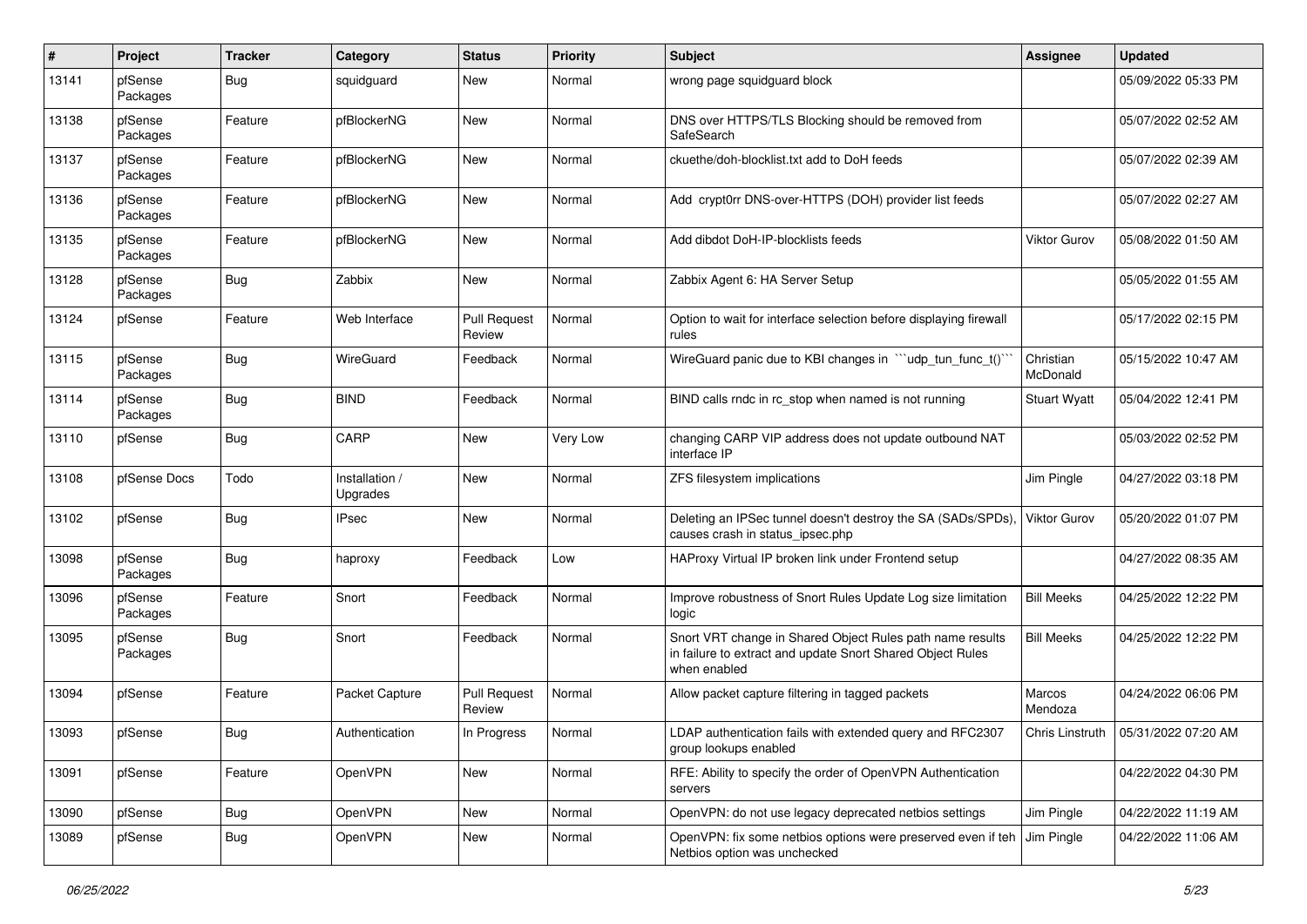| #     | Project             | <b>Tracker</b> | Category                        | <b>Status</b>                 | <b>Priority</b> | <b>Subject</b>                                                                                              | Assignee            | <b>Updated</b>      |
|-------|---------------------|----------------|---------------------------------|-------------------------------|-----------------|-------------------------------------------------------------------------------------------------------------|---------------------|---------------------|
| 13088 | pfSense             | Bug            | <b>OpenVPN</b>                  | New                           | Normal          | OpenVPN Client Overrides: properly hide/show form fields                                                    | Jim Pingle          | 06/08/2022 09:15 AM |
| 13087 | pfSense             | <b>Bug</b>     | OpenVPN                         | New                           | Normal          | OpenVPN Server: hide WINS servers list when netbios option<br>is unchecked while WINS servers is checked    |                     | 04/22/2022 10:29 AM |
| 13085 | pfSense             | Feature        | <b>OpenVPN</b>                  | <b>Pull Request</b><br>Review | Normal          | OpenVPN: expose NBDD servers in GUI + fix GUI bugs                                                          | Jim Pingle          | 04/22/2022 11:09 AM |
| 13076 | pfSense             | Bug            | Gateway Monitoring              | New                           | Normal          | Marking a gateway as down does not affect IPsec entries<br>using gateway groups                             |                     | 06/03/2022 10:32 AM |
| 13074 | pfSense Plus        | Bug            | Cryptographic<br>Modules        | New                           | Normal          | AES-GCM with SafeXcel on Netgate 2100 causes MBUF<br>overload                                               |                     | 06/12/2022 11:14 AM |
| 13073 | pfSense<br>Packages | <b>Bug</b>     | Squid                           | New                           | Normal          | ClamAV - clamd dies with high CPU load and thus the C-ICAP<br>of squid-reverse proxy causes http:500 errors |                     | 04/19/2022 05:38 AM |
| 13072 | pfSense             | Feature        | <b>Traffic Shaper</b><br>(ALTQ) | <b>Pull Request</b><br>Review | Very Low        | Matching background/font colors of queue values with dark<br>theme.                                         |                     | 04/19/2022 07:32 AM |
| 13068 | pfSense             | <b>Bug</b>     | Aliases / Tables                | New                           | Normal          | Error loading rules when URL Table IPs content is empty                                                     |                     | 04/17/2022 09:07 PM |
| 13067 | pfSense             | Bug            | <b>FilterDNS</b>                | New                           | Normal          | filterdns resolve interval is twice the intended value                                                      |                     | 04/17/2022 07:45 PM |
| 13063 | pfSense<br>Packages | Feature        | Cellular                        | <b>Pull Request</b><br>Review | Normal          | Cellular package shall support more modems and NMEA port                                                    |                     | 05/06/2022 02:38 PM |
| 13058 | pfSense             | Todo           | Rules / NAT                     | New                           | Normal          | Add static routes and directly connected networks back to<br>policy route negation rules                    |                     | 04/13/2022 08:05 AM |
| 13054 | pfSense             | Feature        | Package System                  | New                           | Normal          | Package plugin hook for web server configuration stanzas                                                    | Jim Pingle          | 04/12/2022 03:04 PM |
| 13053 | pfSense<br>Packages | Bug            | <b>ACME</b>                     | New                           | Normal          | LoopiaAPI error handling                                                                                    |                     | 05/05/2022 10:58 AM |
| 13051 | pfSense             | <b>Bug</b>     | <b>Traffic Shaper</b><br>(ALTQ) | New                           | Normal          | Firewall traffic shaper by interface selection unknow                                                       |                     | 04/12/2022 07:03 AM |
| 13046 | pfSense             | <b>Bug</b>     | Rules / NAT                     | New                           | Normal          | Floating rule applied to IPv6 interface with a SLAAC DHCPv6<br>gateway reports error on boot                |                     | 04/11/2022 09:50 AM |
| 13045 | pfSense<br>Packages | <b>Bug</b>     | WireGuard                       | New                           | Normal          | Firewall floating rules ignore WireGuard traffic                                                            |                     | 04/11/2022 09:40 AM |
| 13044 | pfSense<br>Packages | Feature        | Mail report                     | New                           | Normal          | Customized reporting                                                                                        |                     | 04/11/2022 09:22 AM |
| 13043 | pfSense<br>Packages | Bug            | WireGuard                       | New                           | Normal          | OSPF over Wireguard interface doesn't populate neighbors<br>after reboot                                    |                     | 04/11/2022 09:22 AM |
| 13039 | pfSense<br>Packages | Feature        | <b>AWS VPC</b>                  | <b>New</b>                    | Normal          | Handle transit gateway VPNs in the AWS VPN wizard                                                           |                     | 04/11/2022 07:31 AM |
| 13034 | pfSense<br>Packages | Bug            | Zabbix                          | Feedback                      | Normal          | Zabbix6 Agent and Proxy fail to set the PSK from the web GUI<br>in its conf files                           | <b>Viktor Gurov</b> | 04/06/2022 11:59 AM |
| 13022 | pfSense<br>Packages | <b>Bug</b>     | haproxy                         | Feedback                      | Normal          | HAProxy - Sub Frontends ignore Client verification CA<br>certificates                                       |                     | 04/06/2022 12:55 PM |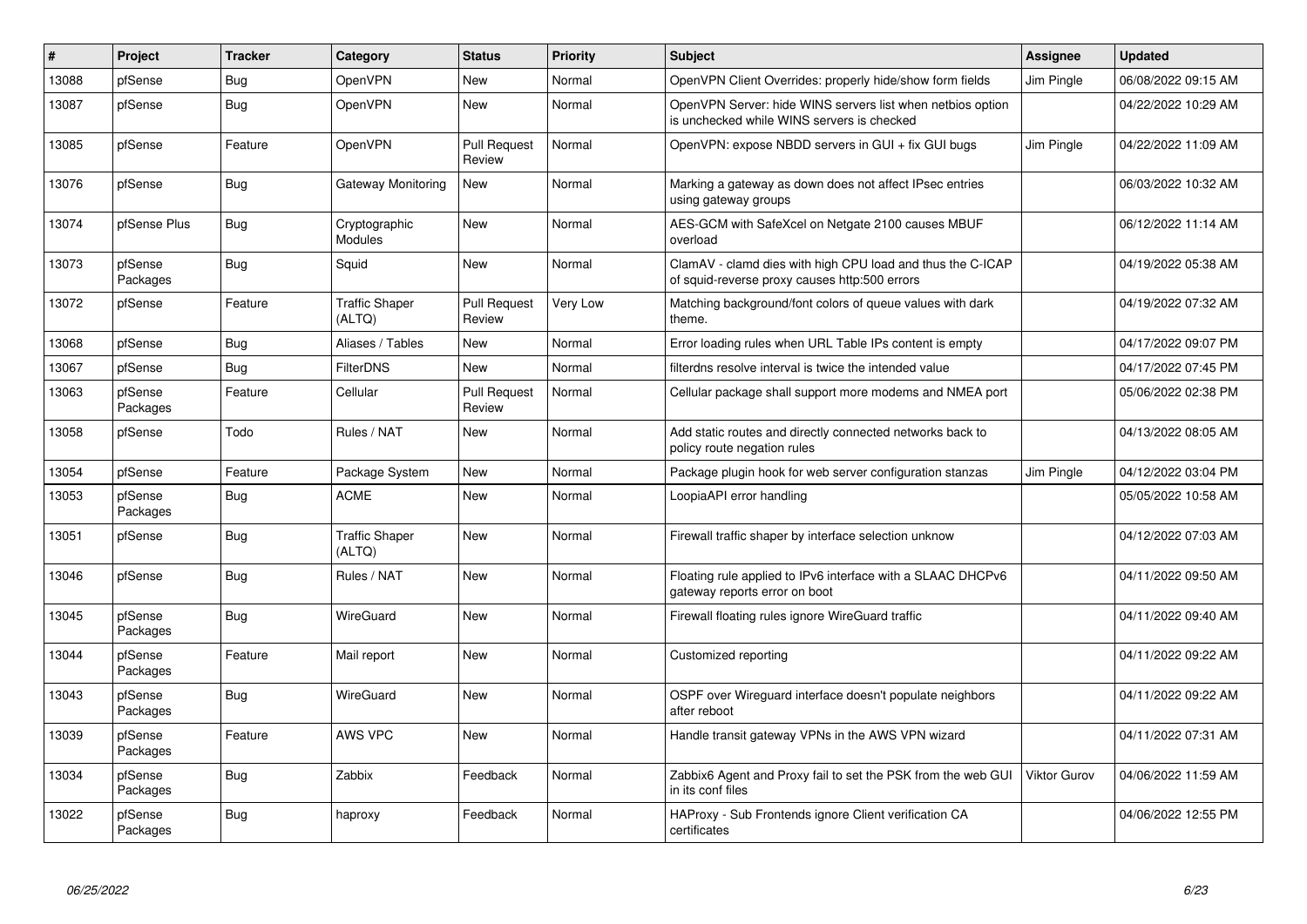| #     | Project             | <b>Tracker</b> | Category              | <b>Status</b>                 | <b>Priority</b> | <b>Subject</b>                                                                                                     | <b>Assignee</b>     | <b>Updated</b>      |
|-------|---------------------|----------------|-----------------------|-------------------------------|-----------------|--------------------------------------------------------------------------------------------------------------------|---------------------|---------------------|
| 13020 | pfSense Docs        | Todo           | <b>Firewall Rules</b> | New                           | Normal          | easyrule command documentation should document<br>permissible wildcards                                            | Jim Pingle          | 04/04/2022 08:01 AM |
| 13018 | pfSense<br>Packages | <b>Bug</b>     | pfBlockerNG           | <b>New</b>                    | Normal          | TLD and DNSBL Safesearch DOH conflict disables TLD block<br>when conflicting DOH FQDN is deselected or whitelisted |                     | 04/01/2022 05:59 PM |
| 13017 | pfSense             | Feature        | Packet Capture        | New                           | Normal          | Packet capture: add preview results while capture is running                                                       |                     | 04/09/2022 11:08 AM |
| 13016 | pfSense Docs        | New Content    | Virtualization        | New                           | Normal          | Workaround for bandwith issues since 2.6 when installed in<br>Hyper-V                                              |                     | 04/01/2022 01:06 PM |
| 13014 | pfSense             | <b>Bug</b>     | <b>IPsec</b>          | New                           | Normal          | Charon.vici can get in a bad state                                                                                 | Mateusz Guzik       | 05/24/2022 05:05 PM |
| 13009 | pfSense             | Feature        | OpenVPN               | New                           | Normal          | Add option for multiple remote addresses to OpenVPN Client                                                         |                     | 03/31/2022 12:42 PM |
| 13003 | pfSense             | <b>Bug</b>     | Hardware / Drivers    | <b>New</b>                    | Normal          | Malicious Driver Detection event on ixl driver                                                                     |                     | 06/23/2022 01:31 AM |
| 13002 | pfSense<br>Packages | Regression     | <b>BIND</b>           | Feedback                      | Normal          | BIND 9.16_13 could not find existing DNSSEC keys at<br>/cf/named/etc/namedb/keys due to directory change           | <b>Viktor Gurov</b> | 03/31/2022 12:14 PM |
| 13000 | pfSense             | <b>Bug</b>     | <b>IPsec</b>          | New                           | Low             | IPsec AES-GCM encryption algorithm "Key Length" field<br>should be labeled "ICV Length"                            |                     | 03/30/2022 07:40 AM |
| 12982 | pfSense<br>Packages | <b>Bug</b>     | FreeRADIUS            | New                           | Normal          | FreeRadius RadReply table entries missing from pf                                                                  |                     | 06/19/2022 05:38 PM |
| 12980 | pfSense Docs        | Todo           | OpenVPN               | Feedback                      | Normal          | Add warnings against OpenVPN Shared Key mode                                                                       | Jim Pingle          | 03/24/2022 02:11 PM |
| 12979 | pfSense<br>Packages | Bug            | Snort                 | <b>Pull Request</b><br>Review | High            | Snort Rules Update Process Using Deprecated FreeBSD<br>Subdirectory Name                                           | <b>Bill Meeks</b>   | 03/24/2022 09:02 AM |
| 12978 | pfSense Docs        | Correction     | Monitoring            | New                           | Normal          | Correction to iftop section of Monitoring Bandwidth Usage                                                          | Jim Pingle          | 03/23/2022 11:18 AM |
| 12974 | pfSense Plus        | Bug            | Installer             | New                           | Normal          | Typing anything into 1100/2100 recovery installer causes<br>process to stop                                        |                     | 06/05/2022 04:10 PM |
| 12965 | pfSense<br>Packages | <b>Bug</b>     | <b>FRR</b>            | <b>Pull Request</b><br>Review | Normal          | FRR BFD peer configuration is handled incorrectly in some<br>cases                                                 | <b>Viktor Gurov</b> | 03/22/2022 08:04 AM |
| 12963 | pfSense<br>Packages | Feature        | Nmap                  | Feedback                      | Normal          | Run nmap scans in the background                                                                                   | Jim Pingle          | 06/06/2022 06:55 PM |
| 12960 | pfSense             | <b>Bug</b>     | Installer             | <b>New</b>                    | Normal          | VGA installer image defaults to serial console, serial console is<br>default in GUI settings                       |                     | 05/10/2022 03:19 PM |
| 12959 | pfSense             | <b>Bug</b>     | DHCP (IPv4)           | Feedback                      | Normal          | dhcplease process wrongly update host file if client-hostname<br>is empty                                          |                     | 03/28/2022 10:26 AM |
| 12956 | pfSense<br>Packages | Bug            | Suricata              | Confirmed                     | Normal          | suricata fails to use pcre in SID management (e.g.<br>dropsid.conf)                                                |                     | 04/05/2022 12:52 PM |
| 12951 | pfSense<br>Packages | <b>Bug</b>     | <b>FRR</b>            | Feedback                      | Normal          | FRR cannot remove IPv6 routes                                                                                      |                     | 03/22/2022 09:24 PM |
| 12950 | pfSense             | <b>Bug</b>     | Routing               | New                           | Normal          | OpenVPN as default gateway does not get set at boot time                                                           |                     | 04/09/2022 05:46 PM |
| 12947 | pfSense             | <b>Bug</b>     | DHCP (IPv6)           | New                           | Normal          | DHCP6 client does not take any action if the interface IPv6<br>address changes during renewal                      |                     | 06/19/2022 09:34 PM |
| 12942 | pfSense             | <b>Bug</b>     | Gateways              | New                           | Normal          | Code to kill states for old gateway when reconnecting an<br>interface is incorrect                                 | Jim Pingle          | 03/22/2022 01:25 PM |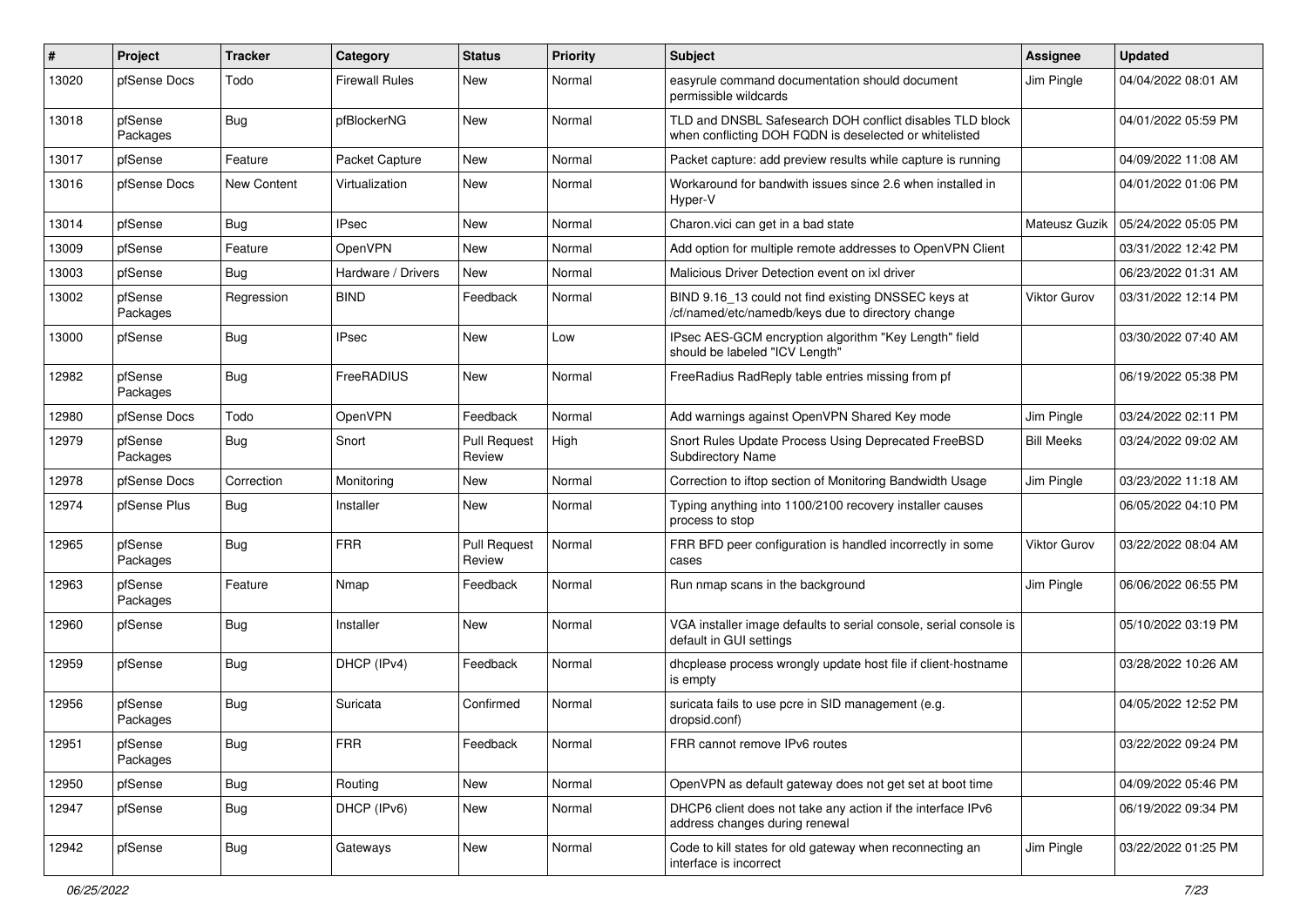| #     | Project             | <b>Tracker</b> | Category                                        | <b>Status</b>                 | <b>Priority</b> | <b>Subject</b>                                                                                        | <b>Assignee</b>       | <b>Updated</b>      |
|-------|---------------------|----------------|-------------------------------------------------|-------------------------------|-----------------|-------------------------------------------------------------------------------------------------------|-----------------------|---------------------|
| 12938 | pfSense             | <b>Bug</b>     | <b>IPv6 Router</b><br>Advertisements<br>(RADVD) | New                           | Normal          | MaxRtrAdvInterval would allow stale DNS servers to be<br>deleted faster                               |                       | 03/12/2022 09:37 AM |
| 12932 | pfSense<br>Packages | Feature        | pfBlockerNG                                     | New                           | High            | pfblockerng per user whitelist                                                                        |                       | 03/11/2022 11:08 AM |
| 12927 | pfSense             | Bug            | OpenVPN                                         | New                           | Normal          | OpenVPN with OCSP enabled allows connections with<br>revoked certificates                             |                       | 03/24/2022 08:22 AM |
| 12926 | pfSense             | <b>Bug</b>     | Interfaces                                      | Feedback                      | Normal          | Changing LAGG type on CARP interfaces makes VIPs go to<br>an "init" State                             |                       | 03/10/2022 10:52 AM |
| 12924 | pfSense<br>Packages | <b>Bug</b>     | WireGuard                                       | <b>New</b>                    | Normal          | <b>DNS Resolver WireGuard ACL Inconsistency</b>                                                       | Christian<br>McDonald | 04/10/2022 10:36 AM |
| 12922 | pfSense             | Bug            | DHCP (IPv4)                                     | New                           | Normal          | Classless static routes received on DHCP WAN can override<br>chosen default gateway                   |                       | 03/28/2022 10:08 AM |
| 12920 | pfSense             | Bug            | Gateway Monitoring                              | <b>Pull Request</b><br>Review | Normal          | Gateway behavior differs when the gateway does not exist in<br>config.xml                             | <b>Viktor Gurov</b>   | 06/12/2022 01:27 PM |
| 12918 | pfSense<br>Packages | Feature        | pfBlockerNG                                     | <b>New</b>                    | Normal          | pfBlockerNG-devel changes from xmlrpc sync do not take<br>effect immediately                          |                       | 03/07/2022 02:29 PM |
| 12916 | pfSense<br>Packages | <b>Bug</b>     | pfBlockerNG                                     | New                           | Normal          | pfBlockerNG-devel cron job does not trigger xmlrpc sync                                               | Viktor Gurov          | 04/11/2022 12:55 PM |
| 12909 | pfSense<br>Packages | Feature        | Suricata                                        | New                           | Normal          | Convert Suricata GeoIP Lookup feature on ALERTS tab to use<br>local GeoIP2 database                   | Viktor Gurov          | 03/07/2022 08:28 AM |
| 12907 | pfSense<br>Packages | <b>Bug</b>     | PIMD                                            | Feedback                      | Normal          | PIMD: Nonexistent interfaces should be hidden/disabled in<br>pimd.conf before bringing up the service |                       | 03/07/2022 03:51 PM |
| 12905 | pfSense             | <b>Bug</b>     | Web Interface                                   | <b>New</b>                    | Normal          | Add VLAN Re-assignment to Import Interface Mismatch<br>Wizard                                         |                       | 03/07/2022 08:05 AM |
| 12903 | pfSense             | Feature        | Notifications                                   | <b>New</b>                    | Normal          | alternative authentication methods for email notifications?                                           |                       | 03/07/2022 07:52 AM |
| 12899 | pfSense<br>Packages | <b>Bug</b>     | Suricata                                        | <b>New</b>                    | Normal          | Suricata doesn't honor Pass List                                                                      |                       | 03/04/2022 01:22 PM |
| 12894 | pfSense Plus        | <b>Bug</b>     | Certificates                                    | New                           | Low             | duplicating freshly created certificates through refreshing                                           |                       | 03/03/2022 02:35 PM |
| 12889 | pfSense<br>Packages | Feature        | <b>FRR</b>                                      | New                           | Normal          | FRR GUI add set ipv6 next-hop global                                                                  |                       | 03/02/2022 06:10 AM |
| 12888 | pfSense             | <b>Bug</b>     | Rules / NAT                                     | <b>New</b>                    | Normal          | pfSense sends un-NATed packets during OpenVPN startup                                                 |                       | 03/01/2022 03:13 PM |
| 12883 | pfSense Docs        | Todo           | <b>DNS</b>                                      | New                           | Normal          | Feedback on Services - DNS Resolver - Host Overrides                                                  |                       | 02/28/2022 07:54 PM |
| 12882 | pfSense<br>Packages | Feature        | pfBlockerNG                                     | Feedback                      | Normal          | Add the option to specify CURLOPT_INTERFACE in<br>pfBlockerNG IPv4/IPv6 lists                         |                       | 03/24/2022 11:16 AM |
| 12878 | pfSense             | <b>Bug</b>     | <b>Traffic Shaper</b><br>(ALTQ)                 | Incomplete                    | Normal          | Traffic shaping by interface, route queue bandwidth inbound,<br>out by a large factor.                |                       | 06/06/2022 07:03 AM |
| 12877 | pfSense             | <b>Bug</b>     | Dynamic DNS                                     | Feedback                      | Normal          | Cloudflare DynDNS fails to update more than two addresses                                             |                       | 05/29/2022 06:56 PM |
| 12875 | pfSense             | Bug            | Package System                                  | New                           | Normal          | Import zabbix-agent6 and zabbix-proxy6 from FreeBSD Ports                                             |                       | 05/28/2022 06:50 PM |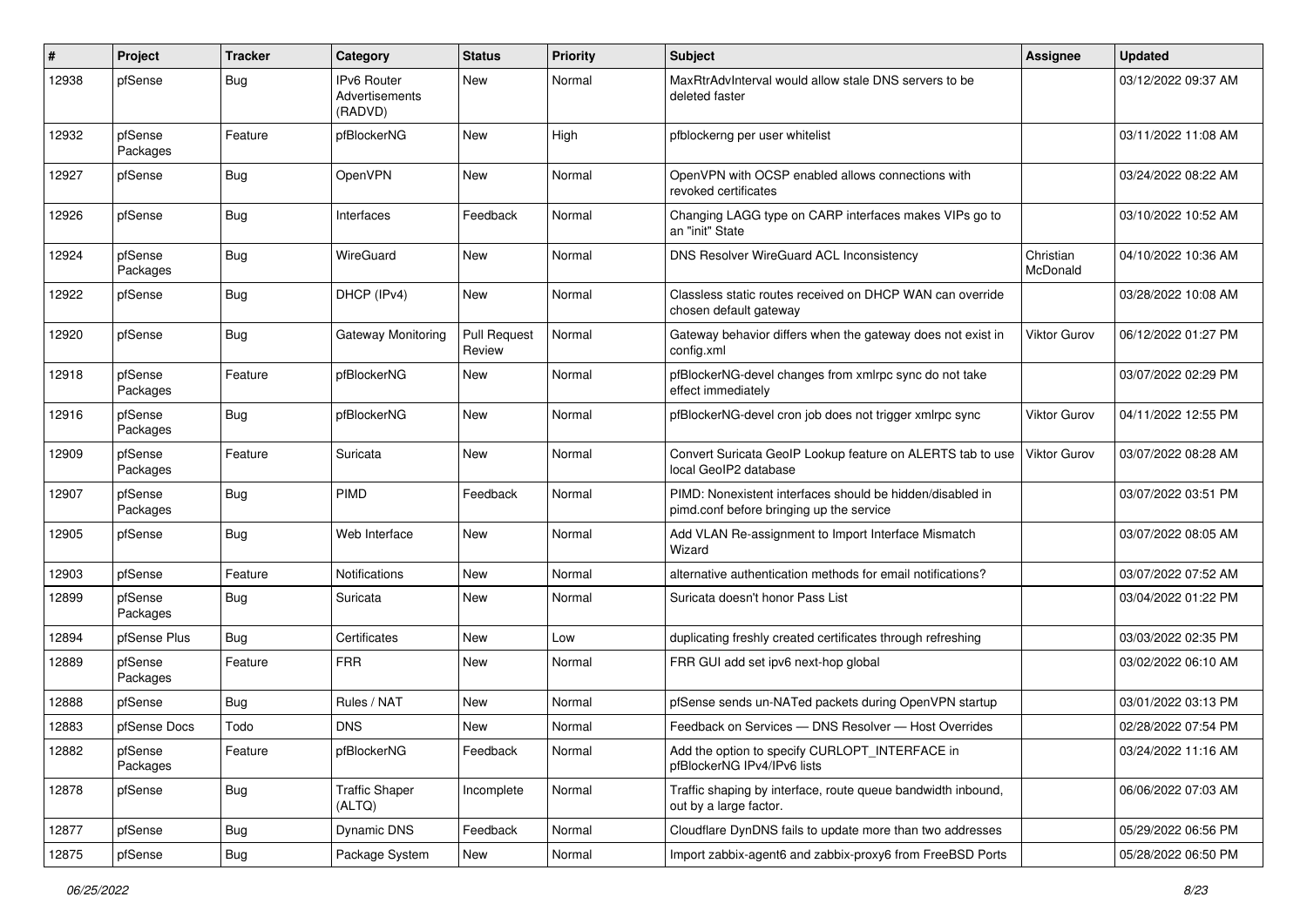| #     | Project             | <b>Tracker</b> | Category                            | <b>Status</b> | <b>Priority</b> | <b>Subject</b>                                                                                                | <b>Assignee</b> | <b>Updated</b>      |
|-------|---------------------|----------------|-------------------------------------|---------------|-----------------|---------------------------------------------------------------------------------------------------------------|-----------------|---------------------|
| 12874 | pfSense             | Feature        | OpenVPN                             | New           | Normal          | OpenVPN RADIUS Framed-Pool                                                                                    |                 | 02/25/2022 02:24 PM |
| 12869 | pfSense<br>Packages | <b>Bug</b>     | <b>BIND</b>                         | Feedback      | Normal          | Bind DNS Package AAAA filtering Broken on new ZFS Installs                                                    | Viktor Gurov    | 03/09/2022 12:38 PM |
| 12865 | pfSense<br>Packages | Todo           | <b>RRD Summary</b>                  | Feedback      | Normal          | RRD Summary improvements                                                                                      | Viktor Gurov    | 03/04/2022 12:20 PM |
| 12863 | pfSense             | Feature        | Authentication                      | New           | Very Low        | dynamically tune sha512crypt rounds                                                                           | Jim Pingle      | 03/19/2022 12:53 PM |
| 12861 | pfSense Docs        | Correction     | Hardware                            | New           | Normal          | pfSense hardware tuning guide references obsolete interface<br>loader variable & buffer limits                |                 | 02/23/2022 05:31 PM |
| 12860 | pfSense<br>Packages | Feature        | New Package<br>Request              | New           | Normal          | add mmc-utils package to all images                                                                           |                 | 02/24/2022 07:18 AM |
| 12859 | pfSense<br>Packages | Feature        | Zabbix                              | New           | Normal          | Add Zabbix 6.0 LTS (agent and proxy) packages                                                                 |                 | 02/23/2022 07:11 AM |
| 12857 | pfSense             | Bug            | Gateways                            | <b>New</b>    | Normal          | Firewall gateway goes away when making changes to Bridge0<br>device                                           |                 | 02/27/2022 11:20 AM |
| 12853 | pfSense             | <b>Bug</b>     | <b>NAT Reflection</b>               | Feedback      | High            | Network Address Translation - Pure NAT pfsense freeze after<br>reboot                                         |                 | 02/22/2022 08:40 AM |
| 12850 | pfSense             | Bug            | Routing                             | New           | Low             | Console error during boot: "route: route has not been found"                                                  |                 | 02/22/2022 08:27 AM |
| 12849 | pfSense             | <b>Bug</b>     | <b>Operating System</b>             | New           | Normal          | pfsync kernel crash on reboot                                                                                 | Mateusz Guzik   | 02/22/2022 02:02 PM |
| 12848 | pfSense             | Feature        | <b>Dynamic DNS</b>                  | New           | Normal          | Evaluation of the DynDNS "Result Match" string                                                                |                 | 02/22/2022 02:01 AM |
| 12845 | pfSense<br>Packages | Bug            | softflowd                           | New           | Normal          | softflowd wrong vlan tag                                                                                      |                 | 02/21/2022 10:40 AM |
| 12832 | pfSense Plus        | Feature        | Hardware / Drivers                  | New           | Very Low        | 6100 configurable Blinking Blue LED                                                                           |                 | 02/22/2022 07:30 AM |
| 12829 | pfSense             | <b>Bug</b>     | <b>Traffic Shaper</b><br>(Limiters) | Feedback      | Normal          | Dummynet kernel module fails to load after upgrade.                                                           |                 | 03/17/2022 09:26 AM |
| 12828 | pfSense             | Bug            | <b>Wireless</b>                     | New           | Normal          | pfSense keeps crashing (Fatal trap 12: page fault while in<br>kernel mode)                                    |                 | 02/21/2022 07:55 AM |
| 12823 | pfSense             | Bug            | DHCP (IPv6)                         | <b>New</b>    | Normal          | Multiple DHCP6 WAN connections PPPoE interface 'defached'<br>status                                           |                 | 02/18/2022 05:39 AM |
| 12822 | pfSense<br>Packages | Bug            | pfBlockerNG                         | New           | Normal          | IPv4 Source ASN format not working                                                                            |                 | 02/18/2022 10:47 AM |
| 12821 | pfSense             | Regression     | Hardware / Drivers                  | Confirmed     | Normal          | Intel e1000 driver (em & igb) cannot pass VLAN0 tagged<br>packets                                             |                 | 06/05/2022 08:23 AM |
| 12813 | pfSense             | Feature        | Installer                           | New           | Low             | Recover extra data in the installer                                                                           |                 | 02/17/2022 07:52 AM |
| 12812 | pfSense<br>Packages | Feature        | arpwatch                            | New           | Normal          | Would it be helpful if the FreeBSD net-mgmt/arpwatch port had<br>an option to use mail/dma for mail delivery? |                 | 02/16/2022 06:09 PM |
| 12811 | pfSense             | Bug            | <b>Gateway Monitoring</b>           | New           | Normal          | Services are not restarted when PPP interfaces connect                                                        | Jim Pingle      | 05/31/2022 05:34 PM |
| 12806 | pfSense<br>Packages | Todo           | node_exporter                       | New           | Normal          | Update node exporter to 1.3.1                                                                                 |                 | 02/15/2022 05:26 PM |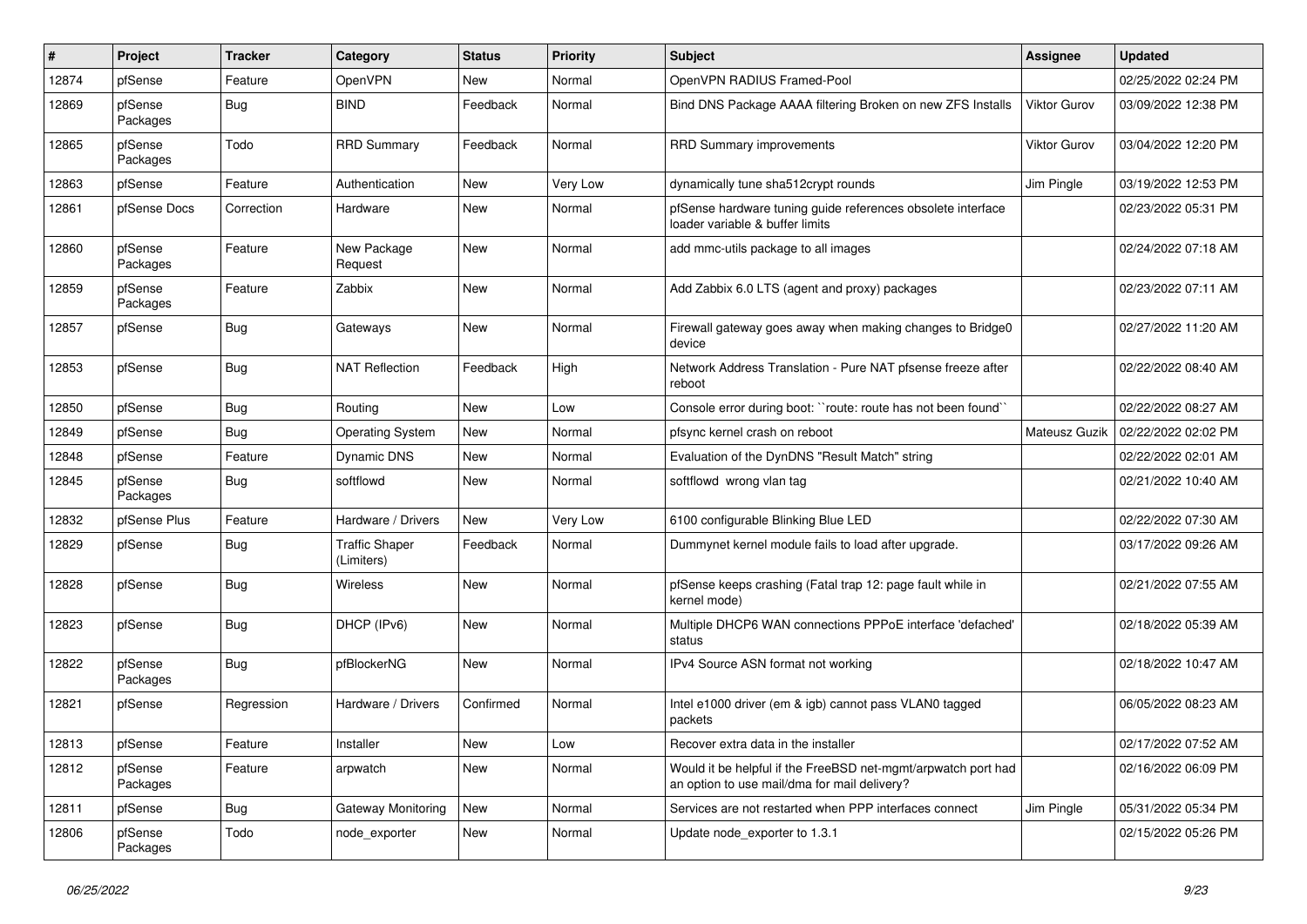| #     | Project             | <b>Tracker</b>     | Category              | <b>Status</b>                 | <b>Priority</b> | <b>Subject</b>                                                                                                                                                          | Assignee              | <b>Updated</b>      |
|-------|---------------------|--------------------|-----------------------|-------------------------------|-----------------|-------------------------------------------------------------------------------------------------------------------------------------------------------------------------|-----------------------|---------------------|
| 12805 | pfSense Docs        | <b>New Content</b> | General               | New                           | Very Low        | Add documentation about what triggers a notfication                                                                                                                     |                       | 02/15/2022 05:10 PM |
| 12804 | pfSense Docs        | New Content        | General               | New                           | Very Low        | Create Slack documentation                                                                                                                                              |                       | 02/15/2022 04:59 PM |
| 12797 | pfSense             | <b>Bug</b>         | UPnP/NAT-PMP          | New                           | Normal          | UPnP+STUN forms invalid outbound NAT rules using the<br>external address discovered from STUN                                                                           |                       | 02/15/2022 01:01 PM |
| 12796 | pfSense             | Bug                | Upgrade               | Confirmed                     | Normal          | 2.5.2 -> 2.6.0 upgrade segfaults if certain packages are<br>installed.                                                                                                  |                       | 05/24/2022 07:43 AM |
| 12791 | pfSense Docs        | <b>New Content</b> | Diagnostics           | New                           | Normal          | Diagnostic Information for Support (pfSense)                                                                                                                            |                       | 02/13/2022 08:49 PM |
| 12789 | pfSense<br>Packages | Feature            | <b>ACME</b>           | New                           | Very Low        | Show expiration date of certificates in the ACME package list                                                                                                           |                       | 02/14/2022 09:20 AM |
| 12787 | pfSense Docs        | Todo               | <b>IPsec</b>          | <b>New</b>                    | Normal          | Feedback on pfSense Configuration Recipes - Routing<br>Internet Traffic Through a Site-to-Site IPsec Tunnel                                                             |                       | 02/11/2022 11:28 PM |
| 12782 | pfSense             | Todo               | Build / Release       | <b>New</b>                    | Normal          | Disable compatibility flag                                                                                                                                              | <b>Brad Davis</b>     | 05/17/2022 02:33 PM |
| 12774 | pfSense             | Bug                | Backup / Restore      | New                           | Normal          | Picture widget image is not saved in backup                                                                                                                             |                       | 04/04/2022 04:48 AM |
| 12770 | pfSense Docs        | Todo               | <b>Firewall Rules</b> | New                           | Normal          | Feedback on Firewall - Configuring firewall rules                                                                                                                       |                       | 02/07/2022 07:43 PM |
| 12768 | pfSense             | Feature            | Upgrade               | New                           | Normal          | pfSense-repo: Make sure default config file exists                                                                                                                      |                       | 05/17/2022 02:32 PM |
| 12767 | pfSense<br>Packages | Bug                | Avahi                 | New                           | Normal          | `Package radavahi-daemon does does not exist in current<br>pfSense version and it has been removed" message on<br>pfSense 2.7 restore                                   |                       | 02/07/2022 11:28 AM |
| 12764 | pfSense             | Bug                | Gateways              | New                           | Normal          | VTI gateway status is pending after assigning the VTI interface                                                                                                         |                       | 02/07/2022 05:41 AM |
| 12762 | pfSense             | Bug                | <b>IPsec</b>          | New                           | Normal          | IPsec keep alive check ignores Child SA Start Action                                                                                                                    | Viktor Gurov          | 02/07/2022 11:21 AM |
| 12760 | pfSense<br>Packages | Bug                | WireGuard             | New                           | Normal          | Link-local addresses disallowed on Wireguard interfaces                                                                                                                 | Christian<br>McDonald | 02/07/2022 03:50 AM |
| 12759 | pfSense Plus        | <b>Bug</b>         | Package System        | New                           | Very Low        | Proprietary packages link to non-existant or non-public github<br>pages                                                                                                 |                       | 02/09/2022 10:43 AM |
| 12757 | pfSense             | Bug                | Diagnostics           | <b>Pull Request</b><br>Review | Very Low        | Clean up /etc/inc/filter.inc use of pfctl -F                                                                                                                            |                       | 05/17/2022 02:18 PM |
| 12756 | pfSense Docs        | Todo               | WireGuard             | <b>New</b>                    | Normal          | Feedback on pfSense Configuration Recipes - WireGuard<br>Remote Access VPN Configuration Example                                                                        | Christian<br>McDonald | 05/31/2022 11:42 AM |
| 12751 | pfSense<br>Packages | Bug                | <b>FRR</b>            | <b>New</b>                    | Normal          | Improve FRR route restoration after gateway events                                                                                                                      |                       | 02/06/2022 11:07 PM |
| 12748 | pfSense<br>Packages | Feature            | Suricata              | <b>New</b>                    | Normal          | Suricata blocked page timestamp breakout to it's own sortable<br>column                                                                                                 |                       | 02/01/2022 12:06 PM |
| 12747 | pfSense             | Bug                | Logging               | New                           | Normal          | System log is filled by sshguard                                                                                                                                        |                       | 05/03/2022 03:08 AM |
| 12746 | pfSense             | Feature            | Interfaces            | New                           | High            | IPoE feature for WAN interface                                                                                                                                          |                       | 02/01/2022 01:42 AM |
| 12742 | pfSense<br>Packages | <b>Bug</b>         | FreeRADIUS            | Feedback                      | Normal          | freeRADIUS virtual-server-default: modules dailycounter,<br>monthlycounter, noresetcounter, expire_on_login in authorize<br>section prevent virtual server from loading |                       | 03/01/2022 12:45 PM |
| 12740 | pfSense             | <b>Bug</b>         | FreeBSD               | Incomplete                    | Normal          | panic: esp_input_cb: Unexpected address family                                                                                                                          |                       | 01/27/2022 01:19 PM |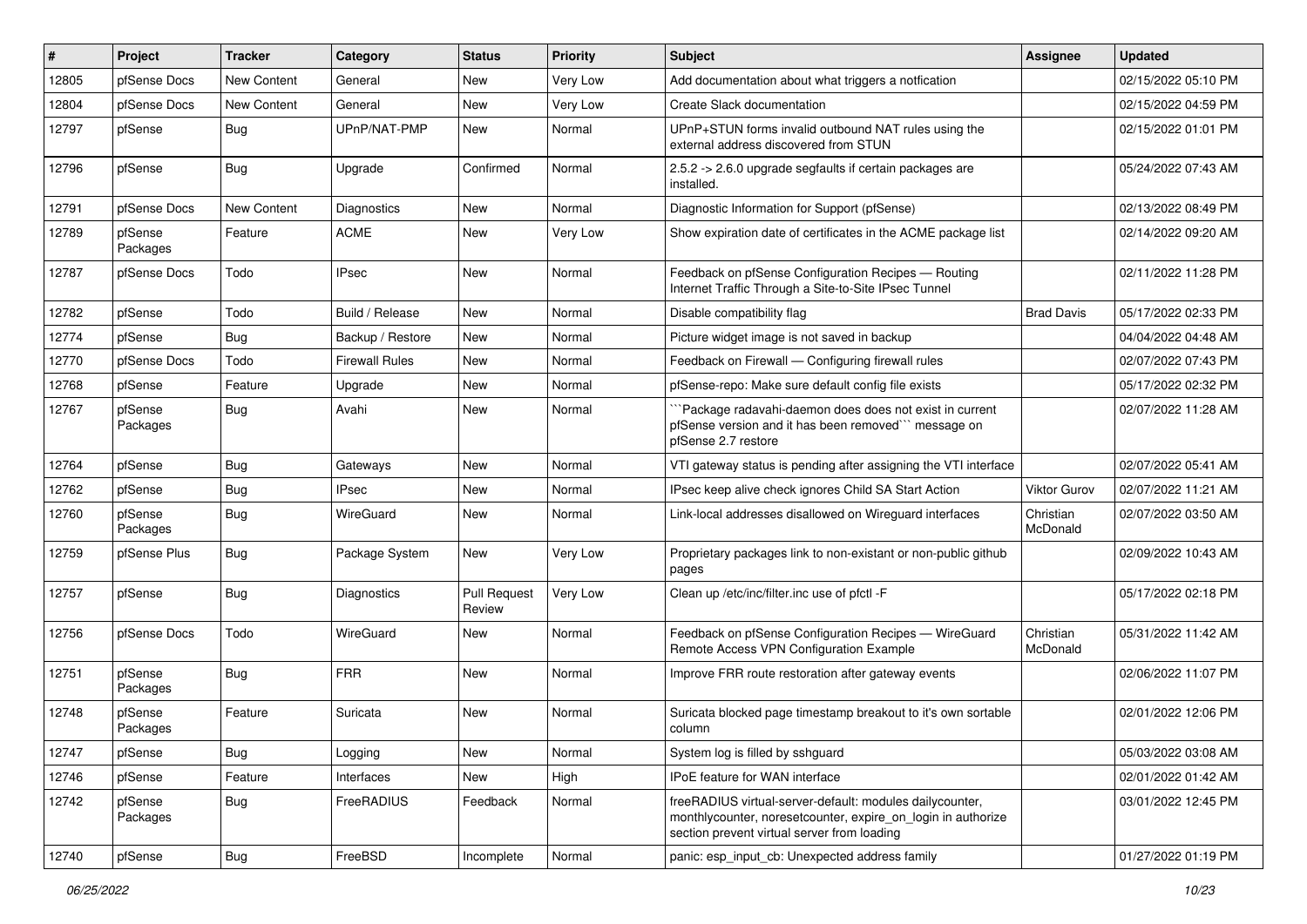| #     | Project             | <b>Tracker</b> | Category               | <b>Status</b>                 | <b>Priority</b> | Subject                                                                             | Assignee              | <b>Updated</b>      |
|-------|---------------------|----------------|------------------------|-------------------------------|-----------------|-------------------------------------------------------------------------------------|-----------------------|---------------------|
| 12737 | pfSense             | <b>Bug</b>     | Certificates           | New                           | Normal          | CApath is not defined by default in curl                                            |                       | 05/17/2022 02:30 PM |
| 12736 | pfSense<br>Packages | Feature        | pfBlockerNG            | New                           | Low             | Allow custom cron intervals                                                         |                       | 01/30/2022 08:55 PM |
| 12734 | pfSense             | Bug            | Web Interface          | Incomplete                    | Low             | Long hostname breaks DHCP leases layout                                             |                       | 01/31/2022 01:03 PM |
| 12732 | pfSense<br>Packages | <b>Bug</b>     | squidguard             | New                           | High            | Squid https filtering squidguard acl target list - erratic<br>behaviour             |                       | 01/26/2022 09:11 AM |
| 12730 | pfSense             | <b>Bug</b>     | <b>Captive Portal</b>  | New                           | Normal          | RADIUS accounting does not work if WAN is down                                      |                       | 01/26/2022 05:13 AM |
| 12726 | pfSense             | Bug            | Authentication         | New                           | Normal          | LDAP select container button auto populate                                          |                       | 01/25/2022 01:48 PM |
| 12720 | pfSense             | <b>Bug</b>     | Rules / NAT            | <b>Pull Request</b><br>Review | Normal          | Hide the "tag" field on non-floating tabs                                           | <b>Viktor Gurov</b>   | 01/24/2022 03:11 PM |
| 12717 | pfSense<br>Packages | Todo           | Squid                  | New                           | Normal          | Squid 5.x Branch                                                                    |                       | 01/25/2022 06:24 PM |
| 12715 | pfSense             | <b>Bug</b>     | Authentication         | <b>New</b>                    | Normal          | Long system startup time when LDAP is configured and<br>unavailable during startup. | Christian<br>McDonald | 01/24/2022 05:50 AM |
| 12711 | pfSense<br>Packages | Feature        | Telegraf               | New                           | Normal          | Add InfluxDB V2 support                                                             |                       | 01/21/2022 02:54 AM |
| 12708 | pfSense             | <b>Bug</b>     | Aliases / Tables       | New                           | Normal          | alias with non resolving DNS entry breaks underlying pf table                       |                       | 02/20/2022 06:13 PM |
| 12706 | pfSense<br>Packages | <b>Bug</b>     | pfBlockerNG            | Feedback                      | Normal          | pfBlockerNG and unbound does not work after switching /var<br>to RAM disk           | <b>Viktor Gurov</b>   | 03/24/2022 10:47 AM |
| 12705 | pfSense             | <b>Bug</b>     | <b>IPsec</b>           | Incomplete                    | Normal          | ECDSA certificate does not work for IPSec VPN phase 1                               |                       | 01/24/2022 03:22 PM |
| 12683 | pfSense<br>Packages | <b>Bug</b>     | Snort                  | Feedback                      | Normal          | snort_get_vpns_list() does not include OpenVPN CSO                                  | Viktor Gurov          | 02/15/2022 10:47 AM |
| 12679 | pfSense             | Feature        | Interfaces             | New                           | Normal          | Remind user to update DHCPv6 range when changing<br>interface IPv6 prefix           |                       | 01/12/2022 07:36 AM |
| 12676 | pfSense             | Feature        | Rules / NAT            | <b>New</b>                    | Normal          | Add the Tagged option on the Port Forward rules edit page                           |                       | 01/11/2022 05:52 AM |
| 12673 | pfSense             | <b>Bug</b>     | Dashboard              | <b>Pull Request</b><br>Review | Normal          | Firewall Logs Widget fails to update at intervals below 5<br>seconds.               | Viktor Gurov          | 05/17/2022 02:20 PM |
| 12670 | pfSense<br>Packages | <b>Bug</b>     | <b>ACME</b>            | New                           | Normal          | ACME package writes credentials to system log                                       | Viktor Gurov          | 03/07/2022 10:58 AM |
| 12667 | pfSense<br>Packages | <b>Bug</b>     | WireGuard              | New                           | Normal          | Firewall Crashed After Upgrading Wireguard                                          |                       | 01/07/2022 09:18 AM |
| 12665 | pfSense             | Feature        | Rules / NAT            | New                           | Normal          | Ability to add custom pf rules from the GUI                                         |                       | 01/07/2022 09:30 AM |
| 12659 | pfSense Docs        | Todo           | Hardware               | New                           | Normal          | Feedback on Hardware - Hardware Tuning and<br>Troubleshooting - Flow Control for ix |                       | 01/16/2022 10:22 AM |
| 12658 | pfSense<br>Packages | Feature        | darkstat               | New                           | Normal          | Adding prometheus metrics to darkstat                                               |                       | 05/27/2022 09:44 PM |
| 12656 | pfSense<br>Packages | Feature        | New Package<br>Request | New                           | Normal          | <b>NextDNS</b>                                                                      |                       | 01/31/2022 01:50 AM |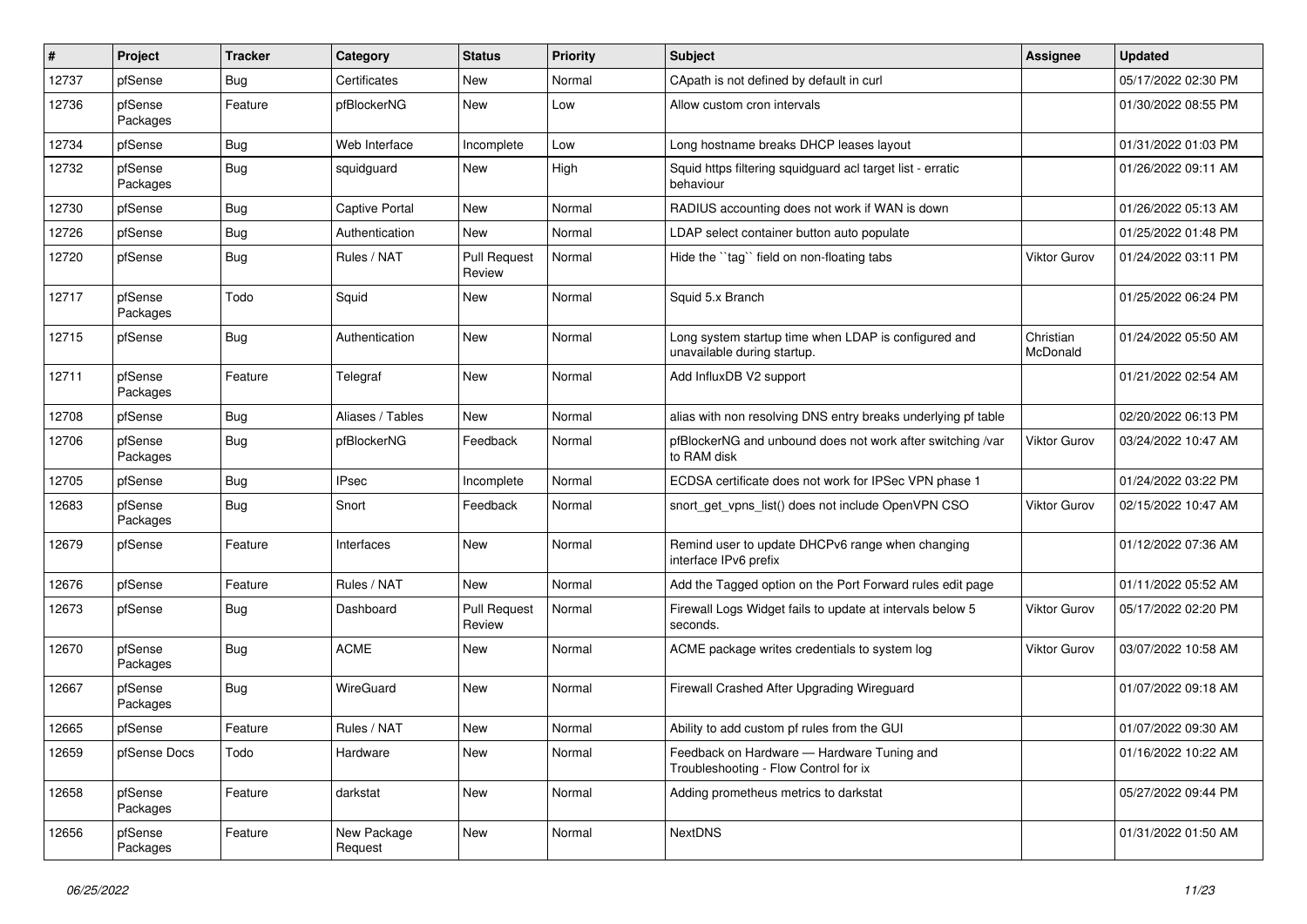| #     | Project             | <b>Tracker</b> | Category               | <b>Status</b> | <b>Priority</b> | <b>Subject</b>                                                                                                            | Assignee              | <b>Updated</b>      |
|-------|---------------------|----------------|------------------------|---------------|-----------------|---------------------------------------------------------------------------------------------------------------------------|-----------------------|---------------------|
| 12655 | pfSense<br>Packages | <b>Bug</b>     | Telegraf               | New           | Normal          | telegraf, wireguard plugin failing                                                                                        |                       | 12/30/2021 05:51 PM |
| 12653 | pfSense<br>Packages | Regression     | <b>FRR</b>             | Feedback      | Normal          | RIP related startup error                                                                                                 | Viktor Gurov          | 12/30/2021 08:37 AM |
| 12648 | pfSense             | Bug            | <b>Captive Portal</b>  | <b>New</b>    | Normal          | Undocumented variables 'listenporthttp' and 'listenporthttps'                                                             |                       | 12/28/2021 10:44 AM |
| 12643 | pfSense<br>Packages | Regression     | Suricata               | Feedback      | Normal          | Rule categories are cleared after clicking the save button on<br>the Global Settings page                                 |                       | 12/30/2021 03:44 AM |
| 12632 | pfSense             | Bug            | Gateways               | New           | High            | Assigning a /30 WAN IP address at the console does not save<br>the gateway correctly                                      |                       | 05/17/2022 02:28 PM |
| 12625 | pfSense             | Feature        | Logging                | New           | Normal          | Granular logging options for default firewall rules.                                                                      |                       | 12/21/2021 06:39 PM |
| 12623 | pfSense<br>Packages | <b>Bug</b>     | <b>ACME</b>            | New           | Normal          | acme.sh package   DNS-ISPConfig settings                                                                                  | Viktor Gurov          | 03/10/2022 03:42 PM |
| 12612 | pfSense             | <b>Bug</b>     | <b>DNS Resolver</b>    | New           | Normal          | DNS Resolver is restarted during every "rc.newwanip" event                                                                |                       | 06/03/2022 07:13 AM |
| 12608 | pfSense<br>Packages | <b>Bug</b>     | WireGuard              | New           | High            | WireGuard tunnels monitored by dpinger causing system to<br>stop routing completely in certain situations                 | Christian<br>McDonald | 12/16/2021 03:14 PM |
| 12607 | pfSense Plus        | Bug            | Hardware / Drivers     | New           | High            | Instability with Snort Inline with AWS Instances                                                                          |                       | 01/10/2022 09:03 PM |
| 12602 | pfSense             | Feature        | Dynamic DNS            | New           | Normal          | DHCPv6 should allow DDNS Client updates for hosts                                                                         |                       | 12/15/2021 11:00 AM |
| 12600 | pfSense             | Feature        | Aliases / Tables       | <b>New</b>    | Normal          | allow custom mask for a network alias created from a FQDN                                                                 |                       | 12/15/2021 10:50 AM |
| 12597 | pfSense Docs        | New Content    | Hardware               | New           | Normal          | How to reset IPMI settings and password for Netgate<br>appliances                                                         |                       | 05/07/2022 12:33 PM |
| 12581 | pfSense             | Regression     | DHCP (IPv6)            | New           | Normal          | CARP IPv6 assigned address does not get advertised to<br>endpoints with RADV                                              |                       | 12/16/2021 02:34 PM |
| 12573 | pfSense<br>Packages | Feature        | New Package<br>Request | New           | Normal          | Dashboard widget with external connection map                                                                             | aleksei<br>prokofiev  | 12/07/2021 07:38 AM |
| 12570 | pfSense Docs        | Correction     | General                | New           | Normal          | Active appliance list missing 6100                                                                                        |                       | 12/06/2021 11:41 AM |
| 12565 | pfSense Docs        | New Content    | OpenVPN                | New           | Normal          | Document new "Duplicate Connection Limit" option on<br>OpenVPN server instances                                           | Jim Pingle            | 12/06/2021 08:07 AM |
| 12564 | pfSense             | Feature        | Aliases / Tables       | <b>New</b>    | Low             | add column to show that an Alias is in use by or not                                                                      |                       | 12/04/2021 07:25 PM |
| 12563 | pfSense             | <b>Bug</b>     | OpenVPN                | New           | Normal          | OpenVPN server doesn't support Framed-IPv6-Address<br>RADIUS attribute                                                    |                       | 12/03/2021 11:19 AM |
| 12553 | pfSense             | Feature        | Backup / Restore       | New           | Normal          | Auto Config Backup: Allow selecting multiple backups for<br>deletion                                                      |                       | 02/22/2022 04:27 AM |
| 12552 | pfSense             | <b>Bug</b>     | OpenVPN                | New           | Normal          | "Pull DNS" option within OpenVPN client does not cause<br>pfSense to use DNS servers assigned by remote OpenVPN<br>server |                       | 12/08/2021 08:45 AM |
| 12551 | pfSense             | Feature        | <b>DNS Resolver</b>    | New           | Low             | Add ability to set DNS resolver search domain list                                                                        |                       | 12/01/2021 11:18 AM |
| 12549 | pfSense             | Regression     | <b>IPsec</b>           | New           | Normal          | Per-user Mobile IPsec settings are not applied to connecting<br>mobile clients                                            | Jim Pingle            | 04/26/2022 07:50 AM |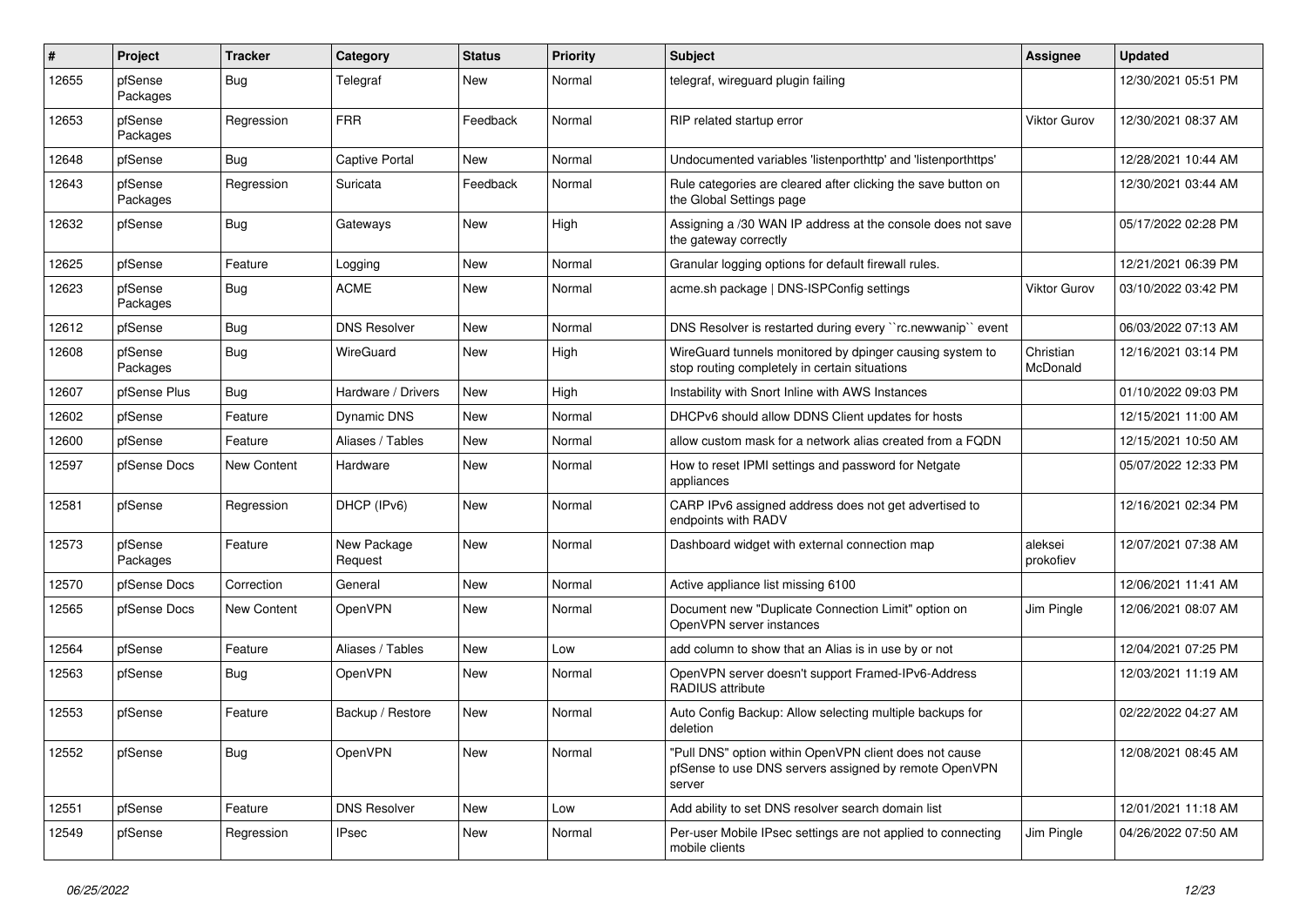| #     | Project             | <b>Tracker</b> | Category                | <b>Status</b>                 | <b>Priority</b> | <b>Subject</b>                                                                                     | <b>Assignee</b>       | <b>Updated</b>      |
|-------|---------------------|----------------|-------------------------|-------------------------------|-----------------|----------------------------------------------------------------------------------------------------|-----------------------|---------------------|
| 12547 | pfSense             | Bug            | <b>Operating System</b> | Feedback                      | Normal          | unsheduled system reboot/crash                                                                     | Mateusz Guzik         | 12/01/2021 01:20 PM |
| 12546 | pfSense Plus        | Feature        | Authentication          | New                           | Normal          | Add 2FA Support to pfSense Plus Local Database<br>Authentication                                   |                       | 05/20/2022 11:40 AM |
| 12544 | pfSense             | <b>Bug</b>     | <b>Operating System</b> | New                           | Normal          | OpenSSH vulnerabilities                                                                            |                       | 12/04/2021 04:36 PM |
| 12543 | pfSense             | <b>Bug</b>     | Web Interface           | Feedback                      | Normal          | Deleteing a Outbound NAT rule gave me an empty rule and<br>displayed php error in UI.              |                       | 02/14/2022 04:36 AM |
| 12542 | pfSense             | <b>Bug</b>     | Virtual IP Addresses    | New                           | Normal          | Cannot assign a same IPv6 Link-Local address to different<br>interfaces                            |                       | 11/25/2021 01:41 AM |
| 12539 | pfSense             | <b>Bug</b>     | Interfaces              | New                           | Low             | Changing VLAN ID for LAN interface in assignments silently<br>fails.                               |                       | 11/23/2021 04:12 AM |
| 12538 | pfSense<br>Packages | Bug            | PIMD                    | New                           | Normal          | PIMD sub-interface bug                                                                             |                       | 11/20/2021 09:44 PM |
| 12535 | pfSense             | Documentation  | Routing                 | <b>New</b>                    | Normal          | Negate Rules function does not match the description                                               |                       | 11/19/2021 02:03 PM |
| 12534 | pfSense Plus        | Feature        | Hardware / Drivers      | New                           | Normal          | Generate a ISO Image for Remote Restore of pfSense Plus on<br>the XG-1537 and 1541 units with IPMI |                       | 05/30/2022 10:28 AM |
| 12526 | pfSense<br>Packages | Feature        | WireGuard               | New                           | Normal          | <b>WireGuard Widget</b>                                                                            | Christian<br>McDonald | 11/17/2021 07:15 AM |
| 12525 | pfSense<br>Packages | Feature        | WireGuard               | New                           | Normal          | WireGuard Tunnel restore configuration                                                             | Christian<br>McDonald | 11/17/2021 07:15 AM |
| 12524 | pfSense Plus        | Feature        | <b>Operating System</b> | New                           | Normal          | OpenSSL QAT Engine                                                                                 |                       | 04/10/2022 02:54 AM |
| 12522 | pfSense             | Feature        | OpenVPN                 | New                           | Very Low        | More flexible Client-Specific Override options for controlling<br>options pushed to clients        |                       | 04/11/2022 03:11 PM |
| 12521 | pfSense             | Feature        | <b>Operating System</b> | New                           | Very Low        | Add the BBR2, QUIC, RACK Congestion Control (CC)<br>protocols                                      |                       | 11/15/2021 07:40 AM |
| 12520 | pfSense<br>Packages | Feature        | Squid                   | New                           | High            | [Squid] - Allow or Deny Mappings from IP/Host/GeoIP sources                                        |                       | 11/12/2021 02:13 PM |
| 12519 | pfSense             | <b>Bug</b>     | Authentication          | New                           | Normal          | Fail authentication using special character in password via the<br><b>LDAP</b> connector           |                       | 11/12/2021 07:39 AM |
| 12513 | pfSense<br>Packages | Feature        | WireGuard               | New                           | Normal          | WireGuard Utilization Status (Beyond Active Connection)                                            | Christian<br>McDonald | 12/22/2021 08:40 PM |
| 12509 | pfSense             | <b>Bug</b>     | OpenVPN                 | New                           | Normal          | Deffered authentication does not work with auth-gen-token<br>external-auth or pusk "auth-token"    |                       | 11/08/2021 04:01 AM |
| 12508 | pfSense             | Bug            | <b>DHCP Relay</b>       | New                           | Normal          | DHCP Relay over VPN                                                                                |                       | 11/06/2021 11:25 AM |
| 12507 | pfSense<br>Packages | <b>Bug</b>     | softflowd               | <b>Pull Request</b><br>Review | Normal          | Add support for bi-directional flows in softflowd                                                  |                       | 11/11/2021 03:53 AM |
| 12506 | pfSense<br>Packages | Bug            | Suricata                | Feedback                      | Normal          | Only selected instance is restarted on suppress list change                                        | <b>Viktor Gurov</b>   | 12/01/2021 04:43 AM |
| 12504 | pfSense             | <b>Bug</b>     | Interfaces              | New                           | Normal          | BCM57412 NetXtreme-E 10Gb RDMA Ethernet controller<br>issue                                        |                       | 11/05/2021 04:51 AM |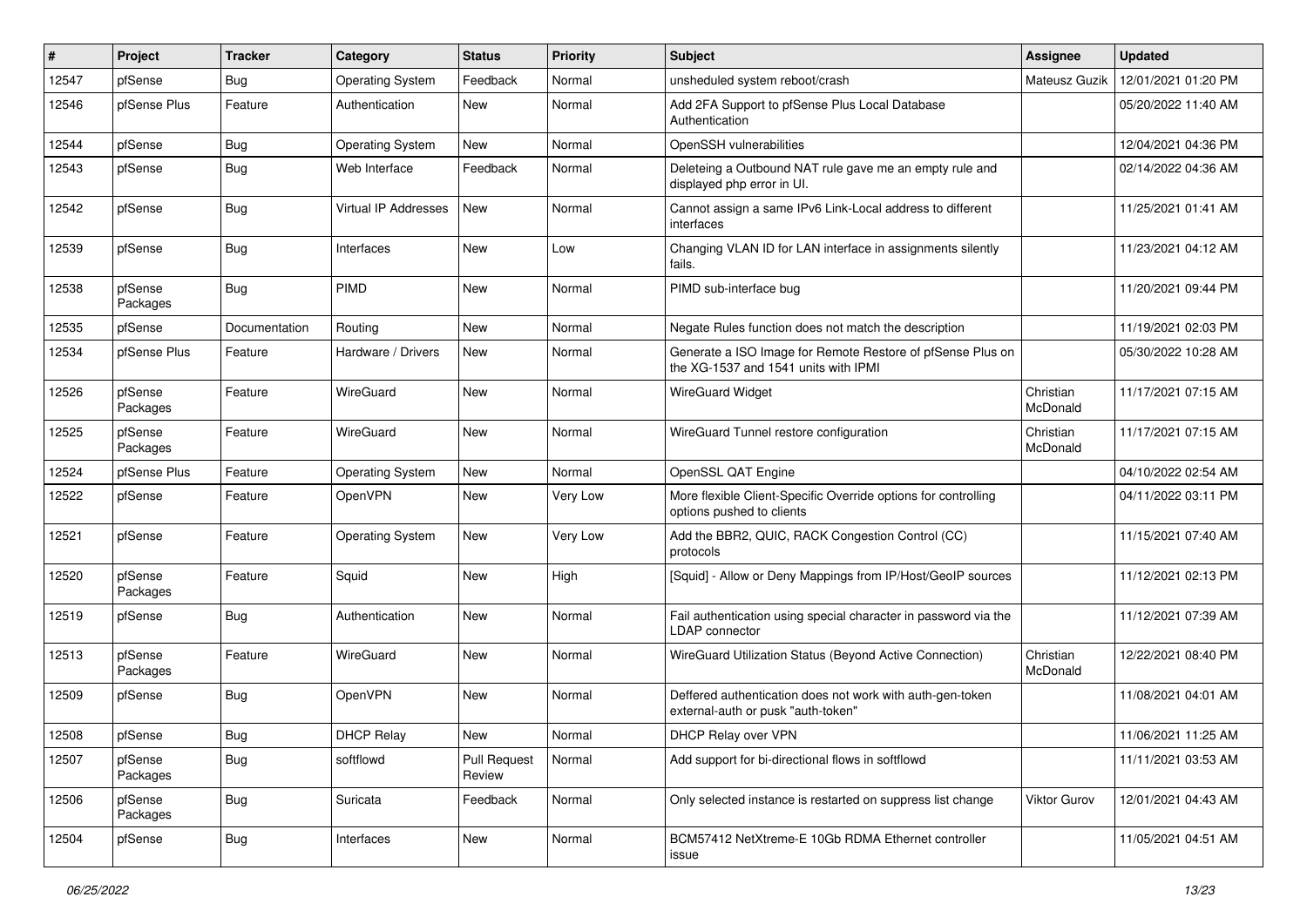| #     | Project             | <b>Tracker</b> | Category                        | <b>Status</b>                 | <b>Priority</b> | <b>Subject</b>                                                                                                                      | <b>Assignee</b> | <b>Updated</b>      |
|-------|---------------------|----------------|---------------------------------|-------------------------------|-----------------|-------------------------------------------------------------------------------------------------------------------------------------|-----------------|---------------------|
| 12502 | pfSense<br>Packages | Feature        | syslog-ng                       | New                           | Normal          | Syslog-ng Configuration Library (scl) missing                                                                                       |                 | 11/02/2021 06:06 PM |
| 12495 | pfSense             | Feature        | Dynamic DNS                     | <b>Pull Request</b><br>Review | Normal          | DynDNS: add deSEC IPv4&v6 simultaneos update                                                                                        | Lukas Wiest     | 11/01/2021 08:53 AM |
| 12494 | pfSense             | Feature        | Dynamic DNS                     | <b>Pull Request</b><br>Review | Normal          | DynDNS: make simultaneous update of IP and LegacyIP<br>possible                                                                     | Lukas Wiest     | 11/01/2021 08:52 AM |
| 12491 | pfSense<br>Packages | Feature        | squidguard                      | New                           | Normal          | squidguard: allow multiple regex                                                                                                    |                 | 10/28/2021 03:30 PM |
| 12483 | pfSense             | <b>Bug</b>     | Configuration<br><b>Backend</b> | New                           | Normal          | GUI creates inconsistent config.xml                                                                                                 |                 | 10/23/2021 06:48 AM |
| 12475 | pfSense<br>Packages | Bug            | OpenVPN Client<br>Export        | Feedback                      | Normal          | OpenVPN Client Export does not show certificate without<br>private key                                                              | Jim Pingle      | 02/17/2022 08:24 AM |
| 12473 | pfSense             | Feature        | <b>IPsec</b>                    | New                           | Normal          | Allow user adjustment of IPsec Keep Alive periodic checks                                                                           |                 | 12/22/2021 05:59 AM |
| 12467 | pfSense             | <b>Bug</b>     | Captive Portal                  | New                           | Normal          | CP error on client disconnect after reboot                                                                                          |                 | 10/17/2021 05:35 AM |
| 12466 | pfSense             | Feature        | OpenVPN                         | New                           | Very Low        | Option to Disable Renegotiation timer in OpenVPN Server                                                                             |                 | 06/24/2022 07:16 AM |
| 12465 | pfSense<br>Packages | Feature        | haproxy                         | New                           | Normal          | Add forwardfor advanced usecases                                                                                                    |                 | 10/16/2021 07:35 PM |
| 12464 | pfSense             | <b>Bug</b>     | Logging                         | <b>Pull Request</b><br>Review | Normal          | Syslog Auth messages are sent as Emergency Level                                                                                    |                 | 05/17/2022 02:20 PM |
| 12462 | pfSense<br>Packages | Feature        | Telegraf                        | <b>Pull Request</b><br>Review | Normal-package  | Telegraf: Add "devfs" to ignore fs                                                                                                  | Offstage Roller | 10/18/2021 09:03 AM |
| 12461 | pfSense Docs        | Todo           | Hardware                        | New                           | Normal          | Improve macOS Serial Command Instructions                                                                                           |                 | 10/15/2021 03:47 PM |
| 12459 | pfSense             | Todo           | Virtual IP Addresses            | New                           | Normal          | Add IP Alias subnet input validation                                                                                                |                 | 10/15/2021 09:35 AM |
| 12458 | pfSense             | Feature        | Authentication                  | New                           | Normal          | Use "unixHomeDirectory" instead of "homeDirectory" when<br>LDAP authentication server is Active Directory                           |                 | 10/15/2021 08:18 AM |
| 12457 | pfSense Docs        | Todo           | Packages                        | New                           | Very Low        | Add UPS Configuration Recipes for apcupsd and nut UPS<br>Packages with Common Brand Units                                           |                 | 10/18/2021 08:37 AM |
| 12451 | pfSense             | <b>Bug</b>     | Virtual IP Addresses            | New                           | Normal          | deleteVIP() does not check RFC2136 Update Source                                                                                    |                 | 10/13/2021 10:06 AM |
| 12444 | pfSense<br>Packages | <b>Bug</b>     | ntop                            | New                           | Normal          | ntopng throws errors when viewing single host                                                                                       |                 | 10/11/2021 12:39 PM |
| 12436 | pfSense             | <b>Bug</b>     | PPPoE Server                    | <b>New</b>                    | Normal          | Pppoe server config gui does not allow setting of chap<br>authentication, and sets the network start address for<br>allocation to 0 |                 | 10/21/2021 08:15 AM |
| 12431 | pfSense             | Todo           | Web Interface                   | <b>Pull Request</b><br>Review | Normal          | GUI pages should use "POST" for AJAX calls, not "GET"                                                                               | Viktor Gurov    | 05/17/2022 02:20 PM |
| 12427 | pfSense<br>Packages | Todo           | haproxy                         | New                           | Normal          | ha-proxy: action order in the GUI is not keeped in the resulting<br>ha-proxy configuration                                          |                 | 10/06/2021 07:02 AM |
| 12423 | pfSense<br>Packages | <b>Bug</b>     | pfBlockerNG                     | Feedback                      | Normal          | Dashboard shows "SQLite database missing, Force Reload<br>DNSBL to recover!"                                                        |                 | 12/31/2021 01:06 PM |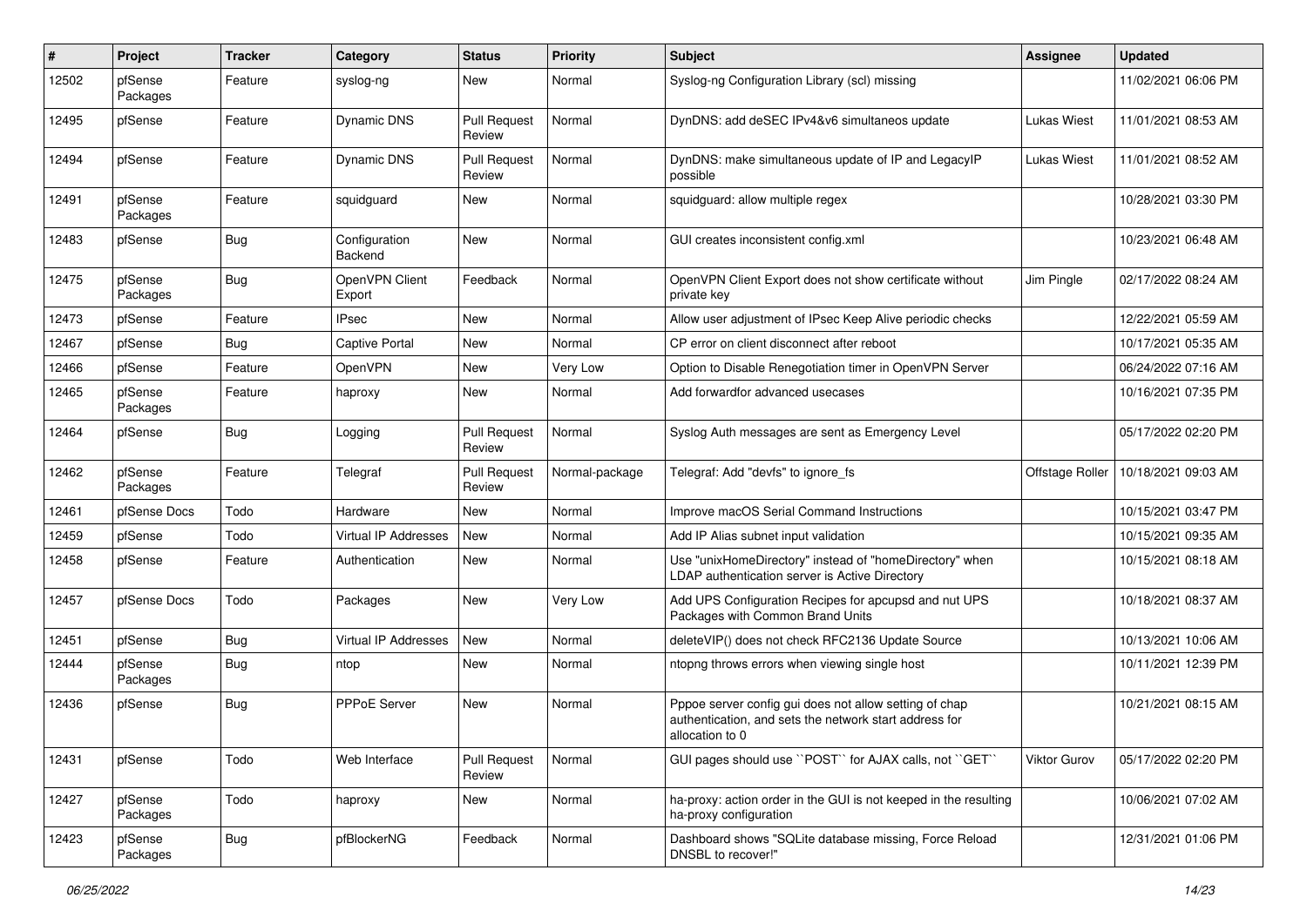| $\#$  | Project             | <b>Tracker</b> | Category                        | <b>Status</b>                 | Priority | <b>Subject</b>                                                                                                  | Assignee            | <b>Updated</b>      |
|-------|---------------------|----------------|---------------------------------|-------------------------------|----------|-----------------------------------------------------------------------------------------------------------------|---------------------|---------------------|
| 12421 | pfSense             | Bug            | Rules / NAT                     | <b>New</b>                    | Normal   | IPV6 limiter bug                                                                                                |                     | 10/02/2021 08:44 AM |
| 12414 | pfSense<br>Packages | <b>Bug</b>     | pfBlockerNG                     | Feedback                      | Normal   | DNSBL SafeSearch page displays input validation error if DoH<br>DoT blocking is not enabled                     |                     | 12/30/2021 02:49 PM |
| 12411 | pfSense Docs        | Todo           | <b>High Availability</b>        | New                           | Normal   | Feedback on High Availability - pfSense XML-RPC Config<br><b>Sync Overview</b>                                  |                     | 09/29/2021 10:39 AM |
| 12402 | pfSense Docs        | Todo           | Configuration                   | New                           | Normal   | Feedback on Configuration - Advanced Configuration<br>Options - Notifications                                   |                     | 09/24/2021 12:46 AM |
| 12401 | pfSense             | <b>Bug</b>     | <b>Traffic Graphs</b>           | <b>New</b>                    | Normal   | Traffic graphs with untagged and tagged VLAN on same<br>interface                                               |                     | 09/23/2021 09:18 PM |
| 12400 | pfSense Docs        | Correction     | <b>NAT</b>                      | New                           | Normal   | NAT 1:1 documentation - multi-wan information                                                                   |                     | 03/13/2022 12:53 PM |
| 12395 | pfSense Docs        | Todo           | Packages                        | New                           | Normal   | Feedback on Packages - FRR Package - Border Gateway<br>Protocol - BGP Required Information                      |                     | 09/21/2021 04:32 PM |
| 12393 | pfSense             | Bug            | <b>Traffic Shaper</b><br>(ALTQ) | New                           | Low      | Priority of gOthersLow higher than default queues                                                               |                     | 09/21/2021 02:48 PM |
| 12385 | pfSense             | Bug            | <b>Virtual IP Addresses</b>     | <b>Pull Request</b><br>Review | Normal   | deleteVIP() does not check 1:1 NAT and Outbound NAT rules                                                       | <b>Viktor Gurov</b> | 05/17/2022 02:21 PM |
| 12382 | pfSense             | Regression     | OpenVPN                         | <b>New</b>                    | Normal   | Certificate Depth checking creates OpenVPN micro-outages<br>every time a user authenticates after 2.5.2 upgrade |                     | 01/17/2022 04:17 AM |
| 12370 | pfSense             | Feature        | Rules / NAT                     | New                           | Low      | Add limiters to Queue column on firewall rule list                                                              |                     | 09/14/2021 07:37 AM |
| 12369 | pfSense<br>Packages | Feature        | Mail report                     | New                           | Low      | Skip If No Content issue                                                                                        |                     | 09/14/2021 06:40 AM |
| 12367 | pfSense             | Todo           | Installer                       | New                           | Normal   | ZFS: Do not show memstick disk on target list                                                                   |                     | 09/13/2021 07:37 AM |
| 12358 | pfSense<br>Packages | Feature        | pfBlockerNG                     | New                           | Normal   | IP List Copy/Import/Export                                                                                      |                     | 09/09/2021 01:56 PM |
| 12357 | pfSense             | <b>Bug</b>     | Captive Portal                  | New                           | Normal   | Captive Portal popup Logout button loads full login page in<br>popup when clicked                               |                     | 10/27/2021 12:10 PM |
| 12354 | pfSense<br>Packages | Todo           | haproxy                         | Feedback                      | High     | Update haproxy-devel to mitigate CVE-2021-40346                                                                 | <b>Viktor Gurov</b> | 05/12/2022 08:50 AM |
| 12351 | pfSense<br>Packages | Todo           | pfBlockerNG                     | Feedback                      | Normal   | Remove non-functional feeds                                                                                     | <b>Viktor Gurov</b> | 02/04/2022 02:29 PM |
| 12343 | pfSense             | Feature        | Diagnostics                     | <b>New</b>                    | Low      | Real time traffic monitoring                                                                                    |                     | 09/06/2021 01:26 PM |
| 12338 | pfSense<br>Packages | <b>Bug</b>     | <b>RRD Summary</b>              | New                           | Normal   | RRD Summary does not report data on 3100                                                                        |                     | 04/15/2022 02:54 PM |
| 12335 | pfSense             | Bug            | <b>IPsec</b>                    | <b>New</b>                    | Normal   | IPsec DNS inefficiency                                                                                          | Jim Pingle          | 04/26/2022 07:50 AM |
| 12330 | pfSense<br>Packages | Bug            | pfBlockerNG                     | Feedback                      | Normal   | pfBlockerNG devel creating invalid NAT rules on boot                                                            |                     | 04/21/2022 12:40 PM |
| 12329 | pfSense<br>Packages | Feature        | Avahi                           | <b>New</b>                    | Normal   | Add optional floating firewall rules for IPv4 and IPv6                                                          |                     | 02/09/2022 04:43 PM |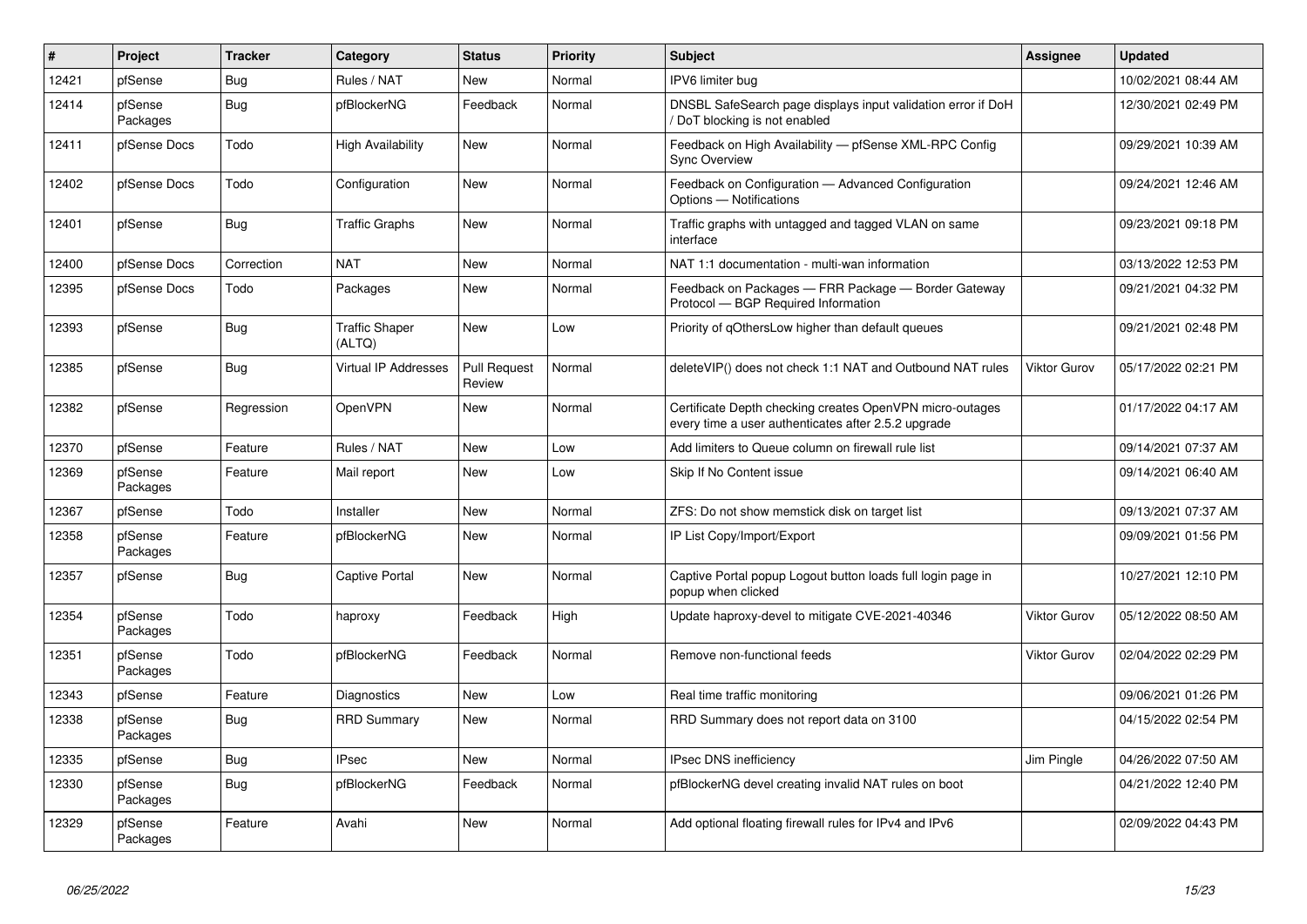| #     | Project             | <b>Tracker</b> | Category                | <b>Status</b>                 | <b>Priority</b> | <b>Subject</b>                                                                                       | Assignee            | <b>Updated</b>      |
|-------|---------------------|----------------|-------------------------|-------------------------------|-----------------|------------------------------------------------------------------------------------------------------|---------------------|---------------------|
| 12322 | pfSense<br>Packages | <b>Bug</b>     | Suricata                | Feedback                      | Normal          | Suricata creates invalid HOME NET entries                                                            | <b>Viktor Gurov</b> | 09/10/2021 11:42 AM |
| 12308 | pfSense<br>Packages | Feature        | New Package<br>Request  | <b>New</b>                    | Normal          | Dynamicaly Update Firewall Aliases from OpenVPN LDAP<br>Group membership of the connected user       |                     | 08/27/2021 12:51 AM |
| 12300 | pfSense             | Feature        | Hardware / Drivers      | New                           | Normal          | Add Aquantia Atlantic driver to pfsense                                                              |                     | 09/14/2021 06:49 AM |
| 12292 | pfSense<br>Packages | Feature        | Suricata                | Feedback                      | Normal          | GeoIP look on the Alerts, Blocked and Files pages                                                    | <b>Viktor Gurov</b> | 08/23/2021 08:16 AM |
| 12286 | pfSense<br>Packages | <b>Bug</b>     | FreeRADIUS              | New                           | Normal          | Add support for ntlm auth in LDAP                                                                    |                     | 08/20/2021 08:27 AM |
| 12285 | pfSense<br>Packages | Feature        | Suricata                | In Progress                   | Normal          | Add more EVE Logged Traffic protocols                                                                | Viktor Gurov        | 08/20/2021 08:22 AM |
| 12283 | pfSense             | Bug            | Authentication          | New                           | Normal          | LDAP/RADIUS authentication servers configuration does not<br>allow source IP address to be specified |                     | 08/20/2021 01:15 AM |
| 12281 | pfSense<br>Packages | Feature        | Nut                     | New                           | Normal          | Add support for Telegram/Pushover notifications                                                      | Viktor Gurov        | 01/24/2022 07:25 AM |
| 12278 | pfSense<br>Packages | Regression     | Zabbix                  | Feedback                      | Normal          | Invalid plugin_certificates() function name                                                          | Viktor Gurov        | 08/19/2021 05:52 AM |
| 12268 | pfSense Docs        | Todo           | <b>Firewall Rules</b>   | New                           | Normal          | Feedback on Firewall - Aliases                                                                       |                     | 08/17/2021 12:55 AM |
| 12264 | pfSense<br>Packages | Bug            | Squid                   | Feedback                      | Low             | Stray <table> line in squid monitor.php</table>                                                      | <b>Viktor Gurov</b> | 12/23/2021 10:53 AM |
| 12260 | pfSense<br>Packages | Bug            | ntop                    | New                           | Normal          | Update popup and version missmatch?                                                                  |                     | 01/08/2022 05:53 AM |
| 12259 | pfSense             | Bug            | <b>Operating System</b> | New                           | Normal          | Intel em NICs Suffering Performance Degradation on<br>FreeBSD12                                      |                     | 02/25/2022 09:28 PM |
| 12258 | pfSense<br>Packages | <b>Bug</b>     | WireGuard               | Feedback                      | Normal          | Copy key buttons only work in HTTPS mode                                                             |                     | 02/03/2022 04:57 AM |
| 12249 | pfSense             | <b>Bug</b>     | Backup / Restore        | New                           | Normal          | HAProxy causing failed ACB backups                                                                   |                     | 11/15/2021 11:58 PM |
| 12248 | pfSense             | Feature        | Package System          | New                           | Low             | Package Update Availability Notification                                                             |                     | 11/28/2021 10:02 AM |
| 12243 | pfSense             | Todo           | Package System          | New                           | Normal          | Implement "``plugin_interfaces()```                                                                  |                     | 02/07/2022 03:50 AM |
| 12237 | pfSense Docs        | Todo           | Hardware                | New                           | Normal          | Feedback on Hardware - Hardware Tuning and<br>Troubleshooting                                        |                     | 08/10/2021 03:13 AM |
| 12225 | pfSense             | <b>Bug</b>     | Authentication          | <b>Pull Request</b><br>Review | Normal          | Group membership field is not needed for remote groups                                               | <b>Viktor Gurov</b> | 05/17/2022 02:21 PM |
| 12215 | pfSense             | Regression     | OpenVPN                 | Feedback                      | Normal          | OpenVPN does not resync when running on a gateway group                                              |                     | 12/22/2021 05:49 AM |
| 12214 | pfSense Docs        | Todo           | General                 | New                           | Low             | Connect to WebGui.                                                                                   |                     | 08/05/2021 04:39 AM |
| 12206 | pfSense<br>Packages | <b>Bug</b>     | NET-SNMP                | Feedback                      | Normal          | Certificate Manager page doesn't show Net-SNMP used<br>certificates                                  | <b>Viktor Gurov</b> | 12/30/2021 09:40 AM |
| 12190 | pfSense             | Feature        | Rules / NAT             | New                           | Normal          | Add ability to reference ipv6 prefix in firewall rules and aliases                                   |                     | 08/05/2021 01:47 PM |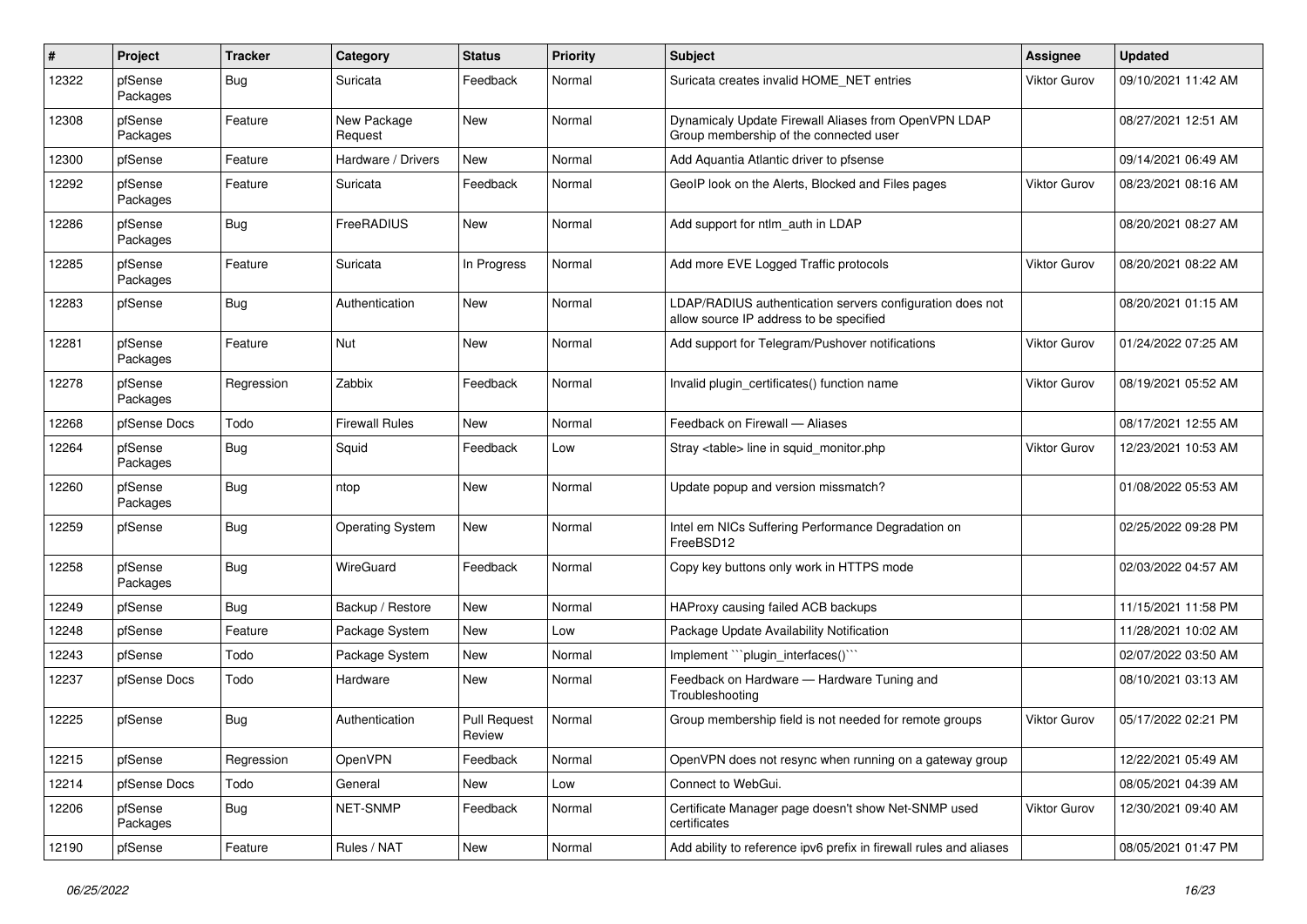| $\#$  | Project             | <b>Tracker</b> | Category                 | <b>Status</b>                 | <b>Priority</b> | <b>Subject</b>                                                                                | Assignee      | <b>Updated</b>      |
|-------|---------------------|----------------|--------------------------|-------------------------------|-----------------|-----------------------------------------------------------------------------------------------|---------------|---------------------|
| 12188 | pfSense<br>Packages | <b>Bug</b>     | OpenVPN Client<br>Export | New                           | Normal          | client export breaks multi remote configurations                                              |               | 10/02/2021 05:58 PM |
| 12183 | pfSense             | Regression     | Interfaces               | New                           | Low             | Changing MAC address for PPP parent interface stopped<br>working                              |               | 04/20/2022 04:16 PM |
| 12179 | pfSense<br>Packages | Feature        | gemu-guest-agent         | New                           | Normal          | QEMU package                                                                                  |               | 07/30/2021 08:02 AM |
| 12178 | pfSense<br>Packages | <b>Bug</b>     | WireGuard                | New                           | Low             | WireGuard always shows 'Configuring WireGuard<br>tunnelsdone.' message on boot                |               | 07/30/2021 06:58 AM |
| 12176 | pfSense             | Todo           | Interfaces               | <b>Pull Request</b><br>Review | Normal          | Hide WireGuard interfaces on appropriate pages                                                |               | 08/11/2021 12:52 AM |
| 12167 | pfSense<br>Packages | <b>Bug</b>     | <b>FRR</b>               | Feedback                      | Normal          | BGP TCP setkey not set if neighbor is in peer group                                           | Viktor Gurov  | 09/16/2021 09:38 AM |
| 12162 | pfSense Docs        | Todo           | Products                 | <b>New</b>                    | Normal          | Add "usb reset" as possible solution for non-booting flash<br>drives on the SG-1100           |               | 10/07/2021 02:19 PM |
| 12160 | pfSense<br>Packages | Regression     | syslog-ng                | Feedback                      | High            | An invalid configuration is generated when choosing TLS as<br>the default protocol            | Jim Pingle    | 07/23/2021 03:27 PM |
| 12144 | pfSense             | Bug            | <b>Operating System</b>  | In Progress                   | Normal          | Bug in "df -t" filtering if two filesystems use the same<br>mountpoint                        | Mateusz Guzik | 09/10/2021 10:07 AM |
| 12139 | pfSense             | Feature        | <b>DNS Forwarder</b>     | New                           | Normal          | Add support in for specifying a DNSMASQ configuration file                                    |               | 07/16/2021 09:45 PM |
| 12130 | pfSense<br>Packages | Bug            | Zeek                     | New                           | Normal          | Zeek fails to start                                                                           |               | 07/15/2021 02:00 AM |
| 12126 | pfSense<br>Packages | Bug            | FreeRADIUS               | New                           | Normal          | freeradius3 0.15.7 31                                                                         |               | 10/11/2021 08:21 AM |
| 12122 | pfSense             | Bug            | Web Interface            | New                           | Normal          | Perform greedy actions asychronously                                                          |               | 07/10/2021 01:10 PM |
| 12121 | pfSense             | Feature        | OpenVPN                  | <b>New</b>                    | Normal          | Wider "local network(s)" fields in OpenVPN server<br>configuration                            |               | 07/19/2021 07:37 AM |
| 12120 | pfSense             | Feature        | <b>DHCP Relay</b>        | New                           | Normal          | Permit several sets of destination DHCP servers in DHCP<br>relay                              |               | 07/11/2021 05:41 PM |
| 12114 | pfSense<br>Packages | Bug            | syslog-ng                | Feedback                      | Normal          | syslog-ng only binds to the last specified interface                                          |               | 04/21/2022 12:40 PM |
| 12101 | pfSense<br>Packages | Bug            | arpwatch                 | Assigned                      | Normal          | ArpWatch Suppression Mac for "flip-flop" not suppressing                                      | Viktor Gurov  | 10/09/2021 07:19 PM |
| 12098 | pfSense Docs        | Correction     | Configuration            | New                           | Normal          | Feedback on pfSense Configuration Recipes - Accessing a<br>CPE/Modem from Inside the Firewall |               | 07/02/2021 02:30 AM |
| 12097 | pfSense<br>Packages | Feature        | pfBlockerNG              | <b>New</b>                    | Normal          | Add dnsbl and geoip logs to system log                                                        |               | 07/06/2021 01:25 PM |
| 12095 | pfSense             | <b>Bug</b>     | Authentication           | New                           | Normal          | Memory leak in pcscd                                                                          |               | 06/01/2022 01:01 PM |
| 12091 | pfSense             | Feature        | Authentication           | New                           | Normal          | RFE: Add support for sssd authentication                                                      |               | 12/10/2021 04:55 PM |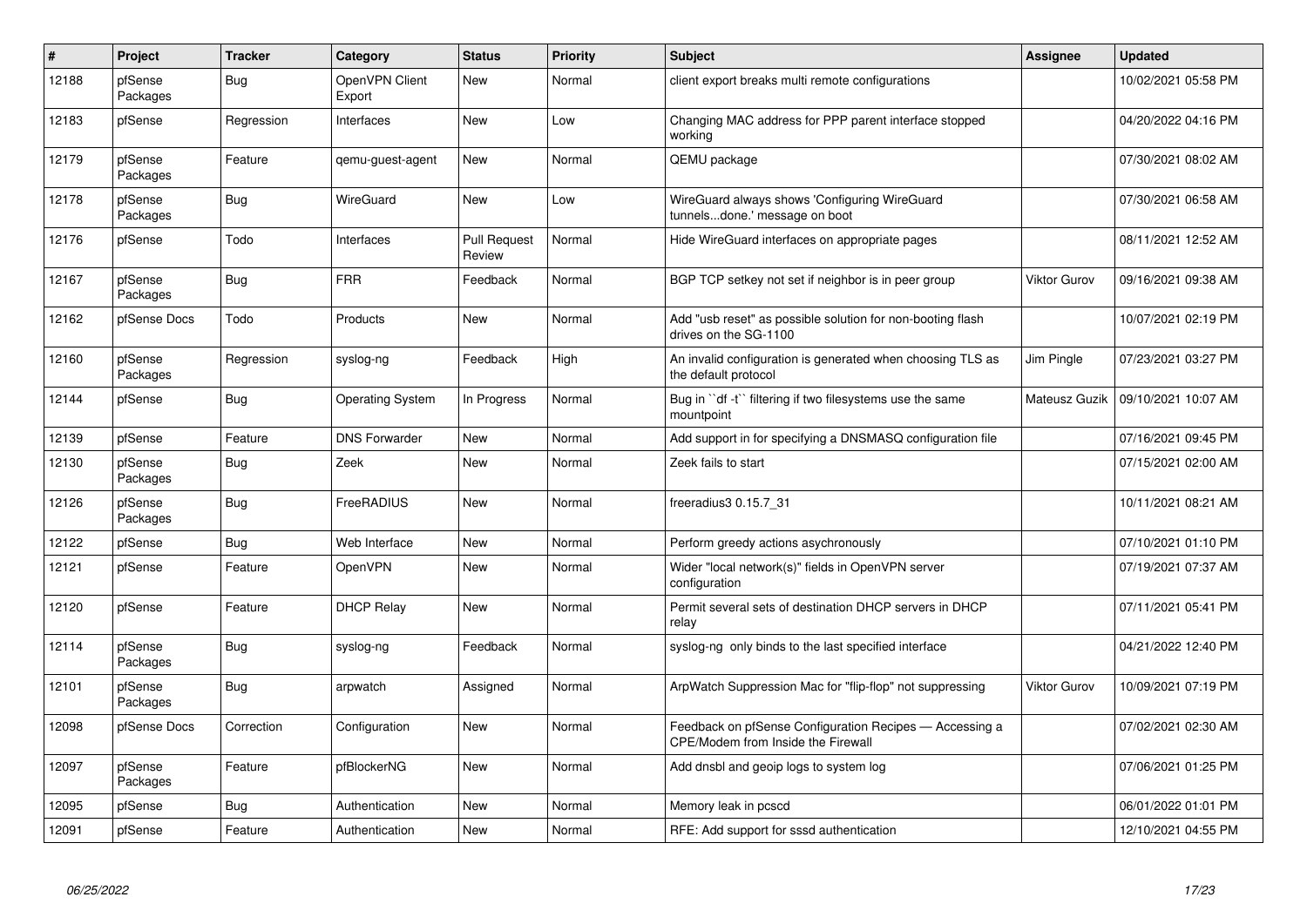| $\#$  | Project             | <b>Tracker</b> | Category                    | <b>Status</b> | <b>Priority</b> | <b>Subject</b>                                                                           | Assignee             | <b>Updated</b>      |
|-------|---------------------|----------------|-----------------------------|---------------|-----------------|------------------------------------------------------------------------------------------|----------------------|---------------------|
| 12084 | pfSense<br>Packages | <b>Bug</b>     | <b>FRR</b>                  | New           | Normal          | libfrr.so.0 error on SG-1100                                                             |                      | 06/26/2021 08:22 AM |
| 12079 | pfSense             | <b>Bug</b>     | <b>IGMP Proxy</b>           | New           | Normal          | IGMPProxy: kernel panic, Sleeping thread owns a<br>non-sleepable lock                    | <b>Mateusz Guzik</b> | 05/10/2022 03:14 PM |
| 12077 | pfSense             | Feature        | Gateways                    | New           | Normal          | Allow stick-connections per gateway group                                                |                      | 06/24/2021 08:45 AM |
| 12073 | pfSense<br>Packages | Bug            | NET-SNMP                    | Feedback      | Normal          | netsnmptrapd.conf syntax is wrong                                                        |                      | 04/21/2022 12:40 PM |
| 12070 | pfSense             | <b>Bug</b>     | DHCP (IPv4)                 | New           | Low             | <b>VLAN0 for WAN DHCP</b>                                                                |                      | 12/23/2021 04:31 PM |
| 12067 | pfSense             | <b>Bug</b>     | DHCP (IPv4)                 | New           | Very Low        | <b>DHCP Monitoring Statistics Error</b>                                                  |                      | 06/21/2021 08:39 AM |
| 12066 | pfSense             | Feature        | <b>Operating System</b>     | New           | Very Low        | Include man and man pages for all core programs and<br>packages                          |                      | 06/21/2021 07:44 AM |
| 12063 | pfSense Docs        | Todo           | Dynamic DNS                 | New           | Normal          | Feedback on Services - Dynamic DNS - Configuring RFC<br>2136 Dynamic DNS updates         |                      | 06/18/2021 06:24 PM |
| 12056 | pfSense             | Bug            | Logging                     | New           | Normal          | Filterlog says "Unknown Option %u"                                                       |                      | 06/18/2021 05:51 AM |
| 12055 | pfSense             | Feature        | <b>Virtual IP Addresses</b> | Feedback      | Normal          | Option to disable XMLRPC Sync for Loopback Virtual IPs                                   |                      | 06/18/2021 09:05 AM |
| 12036 | pfSense<br>Packages | Bug            | Zabbix                      | Feedback      | Normal          | Certificate Manager page do not show Zabbix used certificates                            | Viktor Gurov         | 07/15/2021 11:46 AM |
| 12033 | pfSense<br>Packages | <b>Bug</b>     | pfBlockerNG                 | New           | Normal          | maxmindb and _sqlite3 modules not found                                                  |                      | 10/01/2021 04:42 AM |
| 12025 | pfSense             | Todo           | Web Interface               | New           | Very Low        | Add 1:1 Validation to Notify Someone They are 1:1 NAT'ing an<br><b>Interface Address</b> |                      | 06/11/2021 10:05 AM |
| 12013 | pfSense             | Bug            | Logging                     | New           | Low             | Reading log data is inefficient in certain cases                                         |                      | 06/08/2021 07:35 AM |
| 12009 | pfSense<br>Packages | <b>Bug</b>     | Zabbix                      | New           | Normal          | Zabbix Agent starts twice by /etc/rc.start packages                                      |                      | 06/08/2021 01:35 AM |
| 11997 | pfSense<br>Packages | <b>Bug</b>     | <b>IPsec Profile Wizard</b> | New           | Normal          | Add Support for Android Strongswan Profiles in the Profile<br>Wizard                     | Jim Pingle           | 07/10/2021 07:51 PM |
| 11992 | pfSense             | <b>Bug</b>     | <b>Virtual IP Addresses</b> | Confirmed     | High            | GRE Tunnel - Does not work with a virtual IP as endpoint                                 |                      | 06/04/2021 01:16 AM |
| 11980 | pfSense<br>Packages | <b>Bug</b>     | FreeRADIUS                  | Feedback      | Normal          | EAP does not work with SQL backend                                                       |                      | 07/21/2021 07:24 AM |
| 11974 | pfSense             | Feature        | <b>XMLRPC</b>               | New           | Normal          | XMLRPC synchronization for igmmproxy settings                                            |                      | 05/29/2021 03:58 PM |
| 11970 | pfSense<br>Packages | <b>Bug</b>     | Coreboot                    | New           | Normal          | Netgate Firmware Upgrade Doesn't Work on XG-2758                                         |                      | 04/21/2022 12:39 PM |
| 11963 | pfSense<br>Packages | Feature        | <b>FRR</b>                  | New           | Normal          | Dynamically change OSPF interface costs on selected<br>interfaces on CARP event          |                      | 05/26/2021 04:13 AM |
| 11961 | pfSense<br>Packages | <b>Bug</b>     | <b>FRR</b>                  | Feedback      | Normal          | FRR OSPF add unwanted area 0 authentication to router ospf                               | Viktor Gurov         | 09/16/2021 10:25 PM |
| 11960 | pfSense             | <b>Bug</b>     | Gateway Monitoring          | Feedback      | Normal          | Gateway Monitoring Traffic Goes Out Default Gateway                                      |                      | 12/20/2021 05:43 AM |
| 11956 | pfSense             | Feature        | Web Interface               | New           | Normal          | "add" button in the top of pages with many user-added items                              |                      | 07/10/2021 01:01 PM |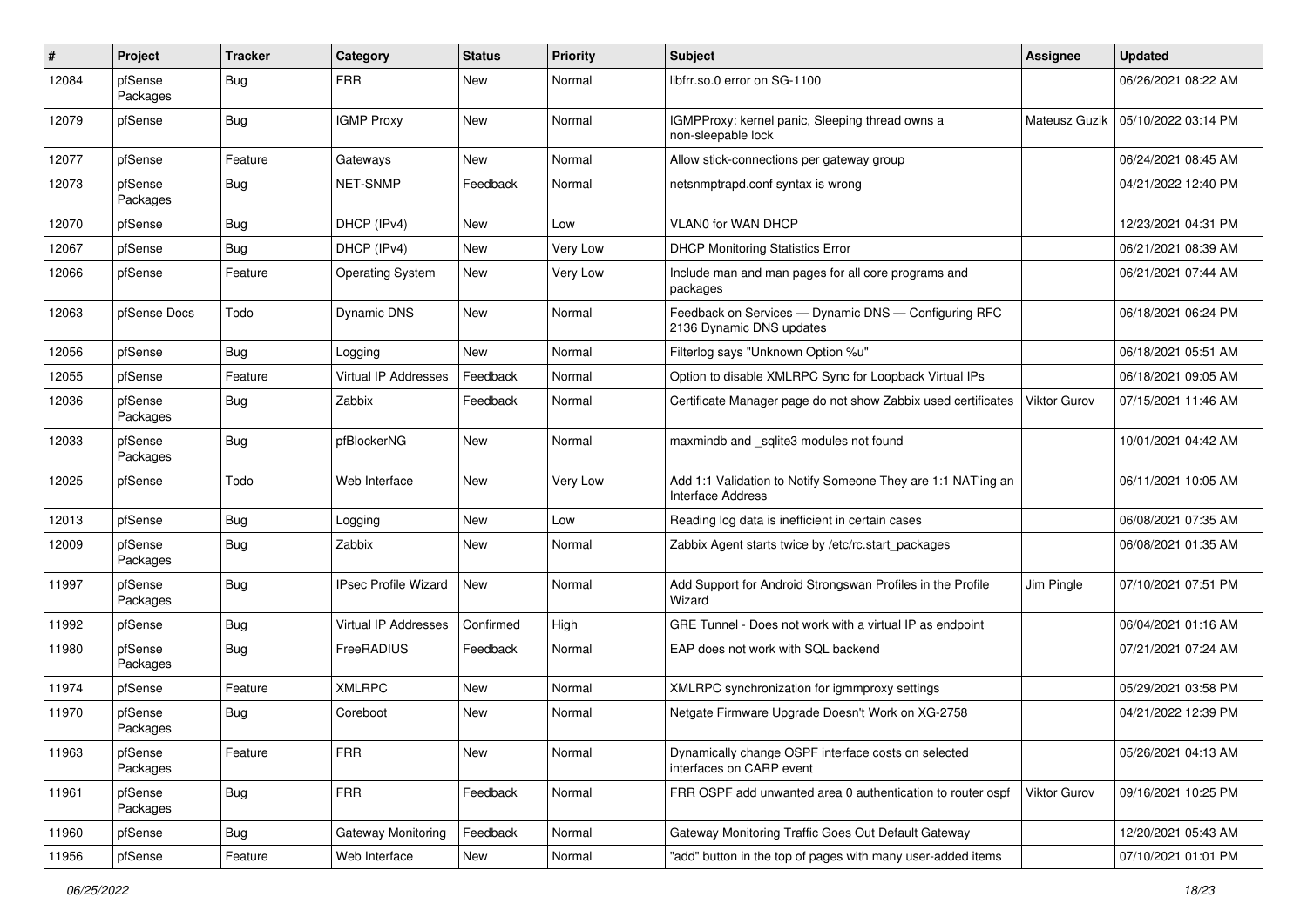| #     | Project             | <b>Tracker</b> | Category               | <b>Status</b>                 | <b>Priority</b> | <b>Subject</b>                                                                                 | <b>Assignee</b> | <b>Updated</b>      |
|-------|---------------------|----------------|------------------------|-------------------------------|-----------------|------------------------------------------------------------------------------------------------|-----------------|---------------------|
| 11954 | pfSense             | Feature        | <b>IGMP Proxy</b>      | <b>New</b>                    | Normal          | <b>Multicast limits</b>                                                                        |                 | 05/25/2021 12:36 AM |
| 11953 | pfSense             | Bug            | <b>IGMP Proxy</b>      | <b>New</b>                    | Normal          | XG-1541 crashes when igmpproxy is enabled and network<br>interfaces status change              |                 | 05/24/2021 04:55 PM |
| 11944 | pfSense Docs        | Todo           | Packages               | New                           | Normal          | Feedback on Packages - FRR Package - Bidirectional<br><b>Forwarding Detection</b>              |                 | 05/21/2021 12:57 AM |
| 11937 | pfSense<br>Packages | <b>Bug</b>     | haproxy                | Feedback                      | Normal          | HAproxy "Use Client-IP" option breaks Captive Portal                                           | Viktor Gurov    | 06/22/2021 08:48 AM |
| 11936 | pfSense<br>Packages | <b>Bug</b>     | <b>FRR</b>             | Incomplete                    | High            | FRR does not connect BGP when using password                                                   |                 | 05/19/2021 08:12 AM |
| 11931 | pfSense<br>Packages | Feature        | <b>ACME</b>            | New                           | Normal          | Add support for validating a domain's ownership via Google<br>Cloud Cloud DNS                  |                 | 02/15/2022 03:18 AM |
| 11927 | pfSense             | Feature        | DHCP (IPv4)            | Feedback                      | Normal          | Allow DHCP not to serve a gateway - small fix                                                  |                 | 01/03/2022 04:17 PM |
| 11925 | pfSense             | <b>Bug</b>     | OpenVPN                | New                           | Normal          | Calling-Station-Id always set to WAN IP                                                        |                 | 05/14/2021 09:27 AM |
| 11921 | pfSense             | Feature        | <b>DNS Resolver</b>    | <b>New</b>                    | Very Low        | Feature Request: Compile unbound with EDNS Client Subnet<br>(ECS) module (--enable-subnet)     |                 | 05/14/2021 07:29 AM |
| 11920 | pfSense Plus        | Feature        | Authentication         | New                           | Normal          | SAML Authentication for pfSense (VPN and webConfigurator)                                      |                 | 05/14/2021 12:56 AM |
| 11898 | pfSense<br>Packages | <b>Bug</b>     | apcupsd                | New                           | Normal          | PHP error from apcupsd dashboard widget                                                        |                 | 05/07/2021 09:12 AM |
| 11890 | pfSense<br>Packages | Feature        | New Package<br>Request | New                           | Normal          | Browser-based "clientless" VPN                                                                 |                 | 05/05/2021 07:26 AM |
| 11879 | pfSense<br>Packages | Feature        | <b>ACME</b>            | Feedback                      | Normal          | Add support for SSL.com ACME server                                                            | Jim Pingle      | 03/02/2022 02:03 PM |
| 11877 | pfSense             | Bug            | Web Interface          | <b>Pull Request</b><br>Review | Very Low        | Labels and description dissapear in firewall schedule edit.php                                 | Viktor Gurov    | 05/17/2022 02:22 PM |
| 11876 | pfSense             | Feature        | Hardware / Drivers     | New                           | Normal          | OpenSSL does not use QAT acceleration on pfSense Plus<br>21.02-RELEASE-p1 or 21.05-DEVELOPMENT |                 | 05/03/2021 08:02 AM |
| 11872 | pfSense             | <b>Bug</b>     | Interfaces             | <b>New</b>                    | Normal          | gif interfaces reporting incorrect traffic counters                                            |                 | 12/30/2021 04:00 AM |
| 11871 | pfSense Docs        | Correction     | Products               | New                           | Normal          | SG-2100 must be manually power cycled after installation                                       |                 | 10/07/2021 02:19 PM |
| 11870 | pfSense             | Regression     | Interfaces             | New                           | Normal          | Setting MTU on VLAN does not set MTU on parent interface in<br>2.5.1                           |                 | 05/02/2021 05:48 AM |
| 11856 | pfSense             | Feature        | Diagnostics            | <b>New</b>                    | Normal          | Replace/add Alias or DNS names for known LAN addresses in<br>the State table                   |                 | 04/27/2021 08:01 AM |
| 11848 | pfSense<br>Packages | <b>Bug</b>     | Squid                  | <b>New</b>                    | Normal          | Issue with squid cache download speed                                                          |                 | 04/23/2021 09:30 PM |
| 11847 | pfSense<br>Packages | <b>Bug</b>     | <b>FRR</b>             | Feedback                      | Normal          | Filters not applied to PEER Groups                                                             | Viktor Gurov    | 07/30/2021 07:45 PM |
| 11841 | pfSense<br>Packages | Bug            | <b>FRR</b>             | New                           | Normal          | FRR access lists default bahavior changed to permit by default                                 |                 | 04/22/2021 09:52 AM |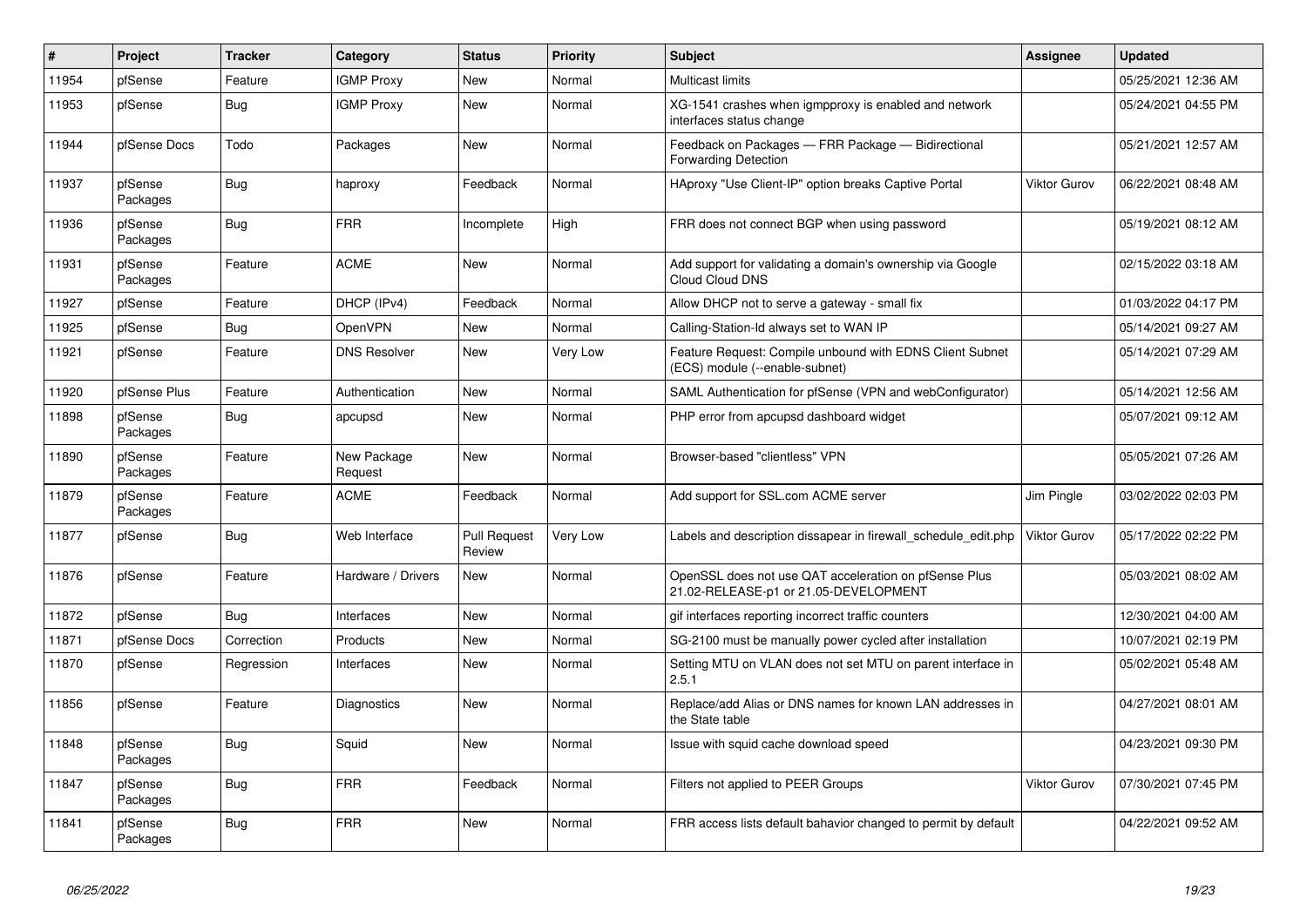| $\vert$ # | Project             | <b>Tracker</b> | Category                     | <b>Status</b> | <b>Priority</b> | <b>Subject</b>                                                                                           | <b>Assignee</b> | <b>Updated</b>      |
|-----------|---------------------|----------------|------------------------------|---------------|-----------------|----------------------------------------------------------------------------------------------------------|-----------------|---------------------|
| 11837     | pfSense<br>Packages | Feature        | <b>FRR</b>                   | New           | Low             | Increase field length of FRR Networks in Access Lists and<br><b>Prefix Lists</b>                         |                 | 04/22/2021 07:10 AM |
| 11836     | pfSense<br>Packages | Bug            | <b>FRR</b>                   | Assigned      | Normal          | FRR ACCEPTFILTER unstable                                                                                | Viktor Gurov    | 02/14/2022 07:20 AM |
| 11835     | pfSense<br>Packages | <b>Bug</b>     | <b>FRR</b>                   | <b>New</b>    | Normal          | FRR OSPF redistributed connected routes disappearing                                                     |                 | 04/22/2021 07:11 AM |
| 11827     | pfSense<br>Packages | Feature        | <b>ACME</b>                  | <b>New</b>    | Normal          | Please include acme deploy folder/scripts                                                                |                 | 03/06/2022 04:31 AM |
| 11826     | pfSense<br>Packages | Feature        | <b>ACME</b>                  | New           | Normal          | Preserve acme SAN Method parameters for new cert creations                                               |                 | 04/20/2021 02:02 PM |
| 11823     | pfSense<br>Packages | Feature        | <b>FRR</b>                   | New           | Normal          | Route handling enhancements                                                                              |                 | 04/19/2021 06:23 PM |
| 11802     | pfSense<br>Packages | <b>Bug</b>     | FreeRADIUS                   | <b>New</b>    | Normal          | FreeRADIUS sync                                                                                          |                 | 05/10/2021 04:18 AM |
| 11797     | pfSense<br>Packages | <b>Bug</b>     | <b>Status Traffic Totals</b> | <b>New</b>    | Normal          | Traffic Totals lost upon reboot when using a ramdisk for /var<br>and /tmp                                | John Cornwell   | 04/10/2021 06:27 PM |
| 11786     | pfSense             | Bug            | Services                     | <b>New</b>    | Normal          | SSH incomplete setup and startup fail while recovering XML<br>backup in a fresh install of pfSense 2.5.0 |                 | 04/17/2021 01:36 PM |
| 11784     | pfSense<br>Packages | Feature        | squidguard                   | New           | Normal          | squidguard auto update blacklist option                                                                  |                 | 04/06/2021 01:53 AM |
| 11780     | pfSense<br>Packages | <b>Bug</b>     | Suricata                     | New           | Very High       | Suricata package fails to prune suricata.log                                                             |                 | 08/06/2021 07:18 AM |
| 11778     | pfSense             | <b>Bug</b>     | OpenVPN                      | <b>New</b>    | Normal          | OpenVPN uses 100% CPU after experiencing packet loss                                                     |                 | 02/28/2022 07:38 AM |
| 11777     | pfSense<br>Packages | <b>Bug</b>     | Unbound                      | New           | Very Low        | Input validation prevents DNS Resolver from being disabled                                               |                 | 04/05/2021 05:51 PM |
| 11772     | pfSense Plus        | Feature        | Multi-WAN                    | <b>New</b>    | Normal          | Layer 2 Tunnel Bonding Capability                                                                        |                 | 06/05/2021 03:27 PM |
| 11770     | pfSense Plus        | <b>Bug</b>     | Hardware / Drivers           | New           | Normal          | Pantech UML295 USB Modem No Longer Functional                                                            |                 | 04/01/2021 11:28 AM |
| 11763     | pfSense<br>Packages | Bug            | Status Monitoring            | New           | Normal          | Traffic graphs refresh issue                                                                             |                 | 05/03/2021 09:44 AM |
| 11761     | pfSense             | <b>Bug</b>     | L <sub>2</sub> TP            | New           | Normal          | L2TP/IPsec VPN: PPP LCP negotiation occurs before user<br>authentication                                 |                 | 03/31/2021 04:52 AM |
| 11759     | pfSense             | Bug            | Dashboard                    | <b>New</b>    | Normal          | Traffic graphs on dashboard double upload on pppoe links                                                 |                 | 12/30/2021 04:00 AM |
| 11757     | pfSense             | Feature        | <b>XMLRPC</b>                | <b>New</b>    | Normal          | Allow XMLRPC sync to bypass default auth server in favor of<br>local database                            |                 | 03/30/2021 03:18 PM |
| 11756     | pfSense<br>Packages | Bug            | haproxy                      | Feedback      | Normal          | HaProxy does not transfer backend states during reload                                                   | Viktor Gurov    | 07/14/2021 01:21 PM |
| 11749     | pfSense<br>Packages | Feature        | pfBlockerNG                  | <b>New</b>    | Normal          | Option to disable NAT rule creation                                                                      |                 | 04/06/2021 11:45 PM |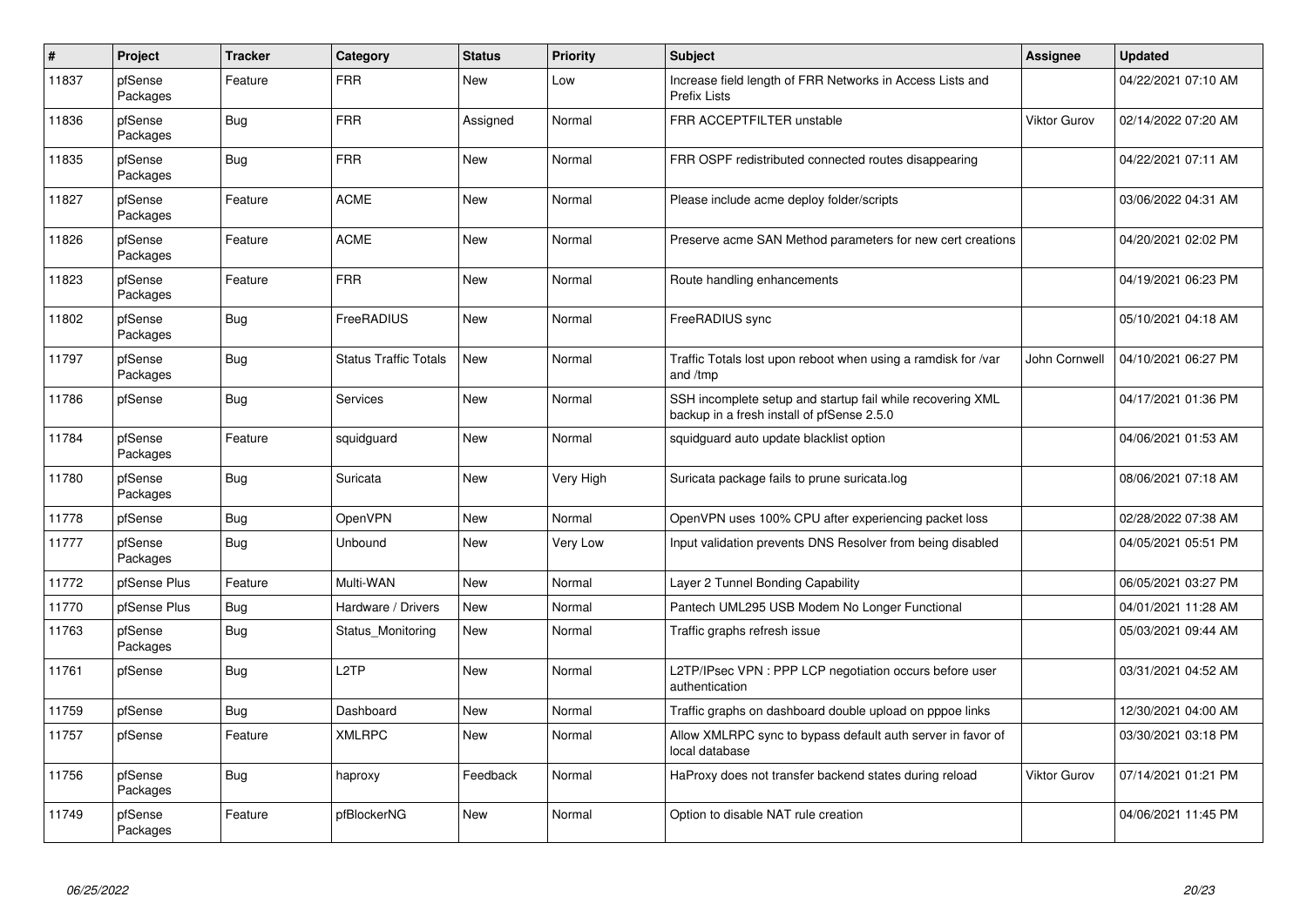| #     | Project             | <b>Tracker</b> | Category                 | <b>Status</b> | <b>Priority</b> | <b>Subject</b>                                                                                                                                                                                     | <b>Assignee</b> | <b>Updated</b>      |
|-------|---------------------|----------------|--------------------------|---------------|-----------------|----------------------------------------------------------------------------------------------------------------------------------------------------------------------------------------------------|-----------------|---------------------|
| 11746 | pfSense<br>Packages | <b>Bug</b>     | FreeRADIUS               | Feedback      | Normal          | Second LDAP server configuration misses the ipaNThash<br>control attribute                                                                                                                         | Viktor Gurov    | 07/14/2021 01:44 PM |
| 11742 | pfSense<br>Packages | Bug            | Suricata                 | New           | Normal          | Blocking / Unblocking is not working correctly.                                                                                                                                                    |                 | 09/01/2021 11:08 AM |
| 11739 | pfSense Docs        | New Content    | <b>High Availability</b> | New           | Normal          | Manual Outbound NAT rules in HA setup                                                                                                                                                              |                 | 07/09/2021 08:26 AM |
| 11738 | pfSense<br>Packages | Regression     | squidguard               | Feedback      | Normal          | SquidGuard 1.16.18 17 Not Filtering Blacklist No-Transparent<br>Mode                                                                                                                               | Viktor Gurov    | 12/21/2021 05:48 AM |
| 11732 | pfSense Plus        | Feature        | Hardware / Drivers       | New           | Normal          | Add VXLAN Support to pfSense Plus                                                                                                                                                                  |                 | 03/15/2022 02:35 AM |
| 11731 | pfSense             | <b>Bug</b>     | Hardware / Drivers       | New           | Normal          | Missing support for Realtek USB NICs                                                                                                                                                               |                 | 03/30/2021 04:32 AM |
| 11730 | pfSense             | Bug            | Web Interface            | New           | Normal          | Improve visibility of option selections in dark themes                                                                                                                                             |                 | 03/25/2021 09:38 PM |
| 11724 | pfSense             | Bug            | Package System           | New           | Normal          | Packages unexpectedly removed when changing update<br>branches                                                                                                                                     |                 | 03/29/2021 08:09 AM |
| 11717 | pfSense             | Bug            | Rules / NAT              | New           | Normal          | Incorrect port forwarding rules if Destination port alias is not<br>equal to Redirect target port alias                                                                                            |                 | 03/22/2021 06:06 AM |
| 11715 | pfSense             | Bug            | OpenVPN                  | New           | Normal          | OpenVPN MTU                                                                                                                                                                                        |                 | 03/22/2021 01:35 AM |
| 11714 | pfSense Docs        | New Content    | <b>High Availability</b> | New           | Normal          | Feedback on Troubleshooting - Troubleshooting High<br><b>Availability DHCP Failover</b>                                                                                                            |                 | 03/21/2021 05:58 PM |
| 11703 | pfSense<br>Packages | Feature        | <b>FRR</b>               | <b>New</b>    | Normal          | add Krill and Routinator support BGP RPKI                                                                                                                                                          |                 | 03/18/2021 07:47 PM |
| 11693 | pfSense<br>Packages | Bug            | <b>FRR</b>               | Feedback      | Normal          | IPv6 static routing fails                                                                                                                                                                          | Viktor Gurov    | 04/26/2022 08:50 AM |
| 11681 | pfSense<br>Packages | Bug            | <b>FRR</b>               | Feedback      | Normal          | FRR generates invalid BFD configuration after removing<br>interfaces                                                                                                                               | Viktor Gurov    | 07/14/2021 04:40 PM |
| 11666 | pfSense             | Bug            | Logging                  | <b>New</b>    | Normal          | GUI Firewall log search not parsing filter.log beyond hard<br>coded limit                                                                                                                          |                 | 03/12/2021 11:38 AM |
| 11657 | pfSense             | Bug            | Interfaces               | New           | Normal          | netmap_ring_reinit error                                                                                                                                                                           |                 | 03/18/2021 10:32 PM |
| 11650 | pfSense<br>Packages | Bug            | <b>FRR</b>               | New           | Very Low        | FRR configuration broken on restore of manually edited FRR<br>config sections                                                                                                                      |                 | 03/10/2021 08:50 AM |
| 11648 | pfSense Docs        | Todo           | Packages                 | New           | Normal          | Feedback on Packages - AWS VPC Wizard - pfSense Plus<br><b>Configuration Details</b>                                                                                                               |                 | 03/10/2021 06:30 AM |
| 11641 | pfSense             | <b>Bug</b>     | Interfaces               | <b>New</b>    | Normal          | On xn based interfaces without the VLANMTU flag the first<br>VLAN tag defined does not follow the parent interface MTU<br>settings. All subsequent VLAN tags follow the parent<br>interface's MTU. |                 | 03/09/2021 06:42 PM |
| 11634 | pfSense<br>Packages | Regression     | <b>BIND</b>              | New           | Normal          | bind hangs when pfsense is reconnecting as an openvpn client<br>to a TUN openvpn server                                                                                                            |                 | 03/14/2021 07:23 AM |
| 11626 | pfSense Plus        | Bug            | Authentication           | New           | Normal          | Google LDAP connection failed due to lack of SNI for TLS 1.3                                                                                                                                       | Luiz Souza      | 05/19/2022 08:09 AM |
| 11625 | pfSense             | Feature        | OpenVPN                  | New           | Normal          | Cisco-AVPair aliases support                                                                                                                                                                       |                 | 03/05/2021 12:35 AM |
| 11622 | pfSense Docs        | Todo           | <b>IPsec</b>             | New           | Normal          | Update pfSense VPC VPN Configuration Wizard docs                                                                                                                                                   |                 | 03/04/2021 09:36 AM |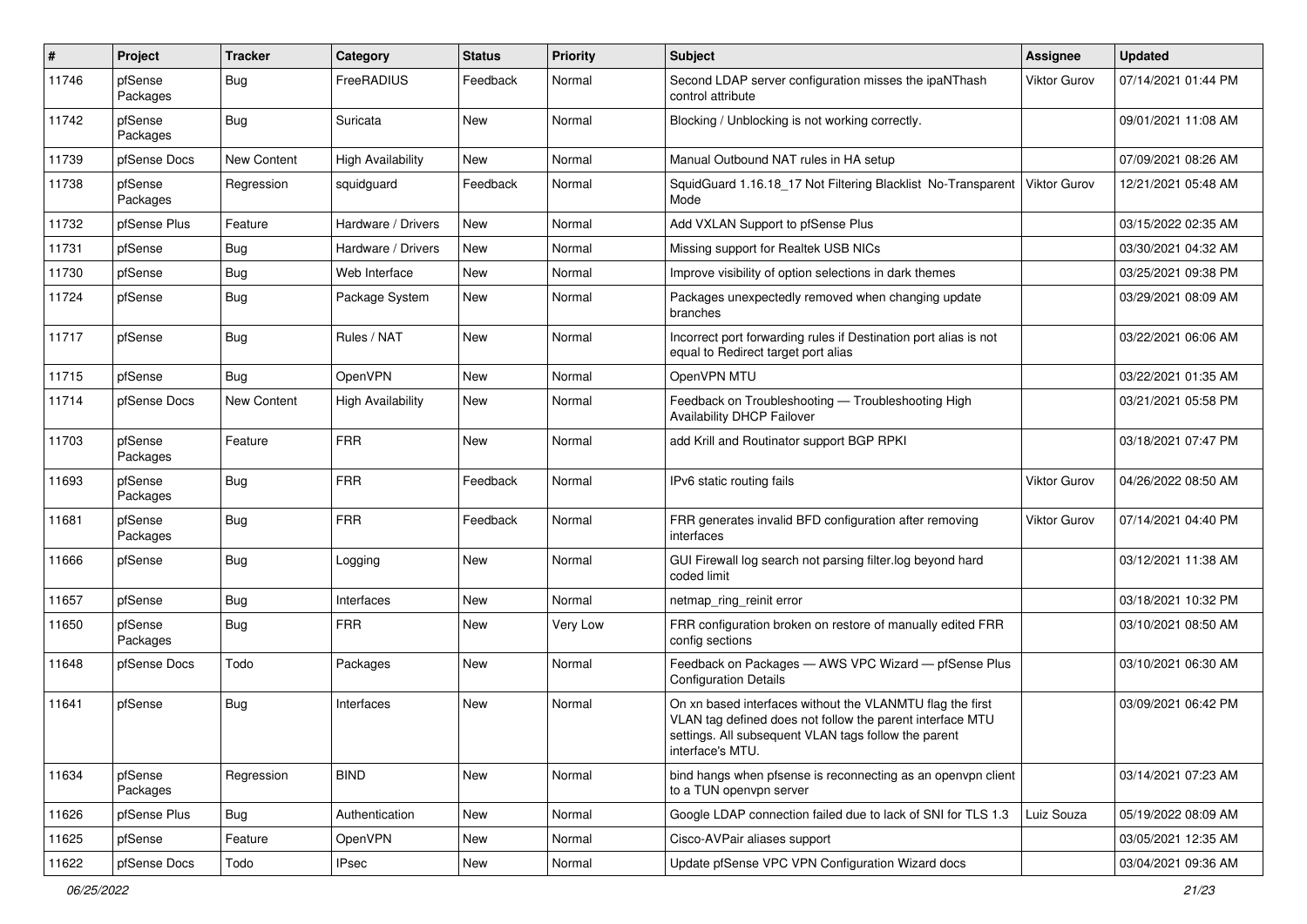| #     | Project             | <b>Tracker</b> | Category               | <b>Status</b>                 | <b>Priority</b> | <b>Subject</b>                                                                                                                                 | Assignee            | <b>Updated</b>      |
|-------|---------------------|----------------|------------------------|-------------------------------|-----------------|------------------------------------------------------------------------------------------------------------------------------------------------|---------------------|---------------------|
| 11619 | pfSense             | Bug            | Upgrade                | New                           | Normal          | Unable to upgrade 2.4.4-p3 to 2.5/21.02-p1                                                                                                     |                     | 08/15/2021 10:00 AM |
| 11610 | pfSense<br>Packages | Bug            | <b>NET-SNMP</b>        | New                           | Normal          | NET-SNMP is not setting the correct permissions on AgentX                                                                                      |                     | 06/28/2021 07:54 AM |
| 11608 | pfSense Docs        | New Content    | Products               | New                           | Normal          | Interfaces order of XG-7100 Quad-Port 10GbE Fiber SFP+<br><b>Installation Kit</b>                                                              |                     | 03/03/2021 07:14 AM |
| 11604 | pfSense             | Feature        | WireGuard              | New                           | Normal          | WireGuard Dynamic Listen Port Randomization                                                                                                    |                     | 03/19/2021 10:59 AM |
| 11592 | pfSense<br>Packages | <b>Bug</b>     | node_exporter          | New                           | Normal          | Node exporter can not read system statistics                                                                                                   |                     | 10/15/2021 09:37 PM |
| 11589 | pfSense             | Feature        | <b>Traffic Graphs</b>  | <b>Pull Request</b><br>Review | Low             | Fix iftop experimental traffic fetcher, unify and improve output<br>style                                                                      |                     | 03/03/2021 03:30 PM |
| 11588 | pfSense             | Feature        | WireGuard              | New                           | Low             | Automatically suggest next IP address in Wireguard interface<br>subnet when creating a peer                                                    |                     | 12/22/2021 03:35 AM |
| 11579 | pfSense<br>Packages | Feature        | Snort                  | New                           | Normal          | Snort alerts or blocks trigger notifications                                                                                                   |                     | 03/01/2021 03:26 AM |
| 11573 | pfSense<br>Packages | Feature        | New Package<br>Request | New                           | Normal          | <b>Custom Commands</b>                                                                                                                         |                     | 03/16/2021 07:28 PM |
| 11572 | pfSense<br>Packages | <b>Bug</b>     | pfBlockerNG            | New                           | High            | Auto created firewall rules have IPv4 as protocol only - even<br>for IPv6 lists.                                                               |                     | 03/10/2021 01:08 AM |
| 11570 | pfSense             | Regression     | Gateways               | <b>Pull Request</b><br>Review | Normal          | Gateway monitoring services is not always restarted on<br>interface events, which may prevent a WAN from recovering<br>back to an online state | <b>Viktor Gurov</b> | 06/22/2022 09:04 PM |
| 11567 | pfSense<br>Packages | Feature        | Mail report            | New                           | Normal          | Email report add a note filed request                                                                                                          |                     | 02/27/2021 03:44 PM |
| 11566 | pfSense             | <b>Bug</b>     | Web Interface          | New                           | Low             | Firewall Maximum Table Entries "default size" is whatever is<br>entered                                                                        |                     | 02/27/2021 10:01 AM |
| 11563 | pfSense<br>Packages | <b>Bug</b>     | <b>BIND</b>            | New                           | High            | BIND GUI writes TXT records > 255 characters                                                                                                   |                     | 02/27/2021 07:11 AM |
| 11556 | pfSense             | <b>Bug</b>     | Rules / NAT            | New                           | Normal          | Kill all states associated with a NAT address                                                                                                  |                     | 03/19/2021 10:29 AM |
| 11548 | pfSense             | <b>Bug</b>     | Rules / NAT            | New                           | Normal          | "rule expands to no valid combination" error from port forward<br>automatic rule mixing IPv4 and IPv6 elements                                 |                     | 02/27/2021 03:18 PM |
| 11545 | pfSense             | Regression     | Interfaces             | Feedback                      | Normal          | Primary interface address is not always used when VIPs are<br>present                                                                          | Reid<br>Linnemann   | 06/24/2022 10:25 AM |
| 11541 | pfSense             | <b>Bug</b>     | OpenVPN                | New                           | Normal          | OpenVPN status does not work properly when set to TCP and<br>Concurrent Connections = 1                                                        |                     | 03/02/2021 02:27 PM |
| 11539 | pfSense             | <b>Bug</b>     | <b>IPsec</b>           | Feedback                      | Normal          | Mobile IPsec "split include" value of 0.0.0.0/0 causes some<br>clients to fail                                                                 | Jim Pingle          | 05/23/2022 12:33 AM |
| 11534 | pfSense<br>Packages | Regression     | FreeRADIUS             | New                           | High            | FreeRADIUS EAP anonymous connection forbidden<br>out-of-tunnel                                                                                 |                     | 07/14/2021 02:32 AM |
| 11530 | pfSense<br>Packages | <b>Bug</b>     | ntop                   | Feedback                      | Low             | ntopng 4.2 needs to be updated to 4.3, Bug when accessing a<br>host for details                                                                |                     | 03/05/2022 08:35 PM |